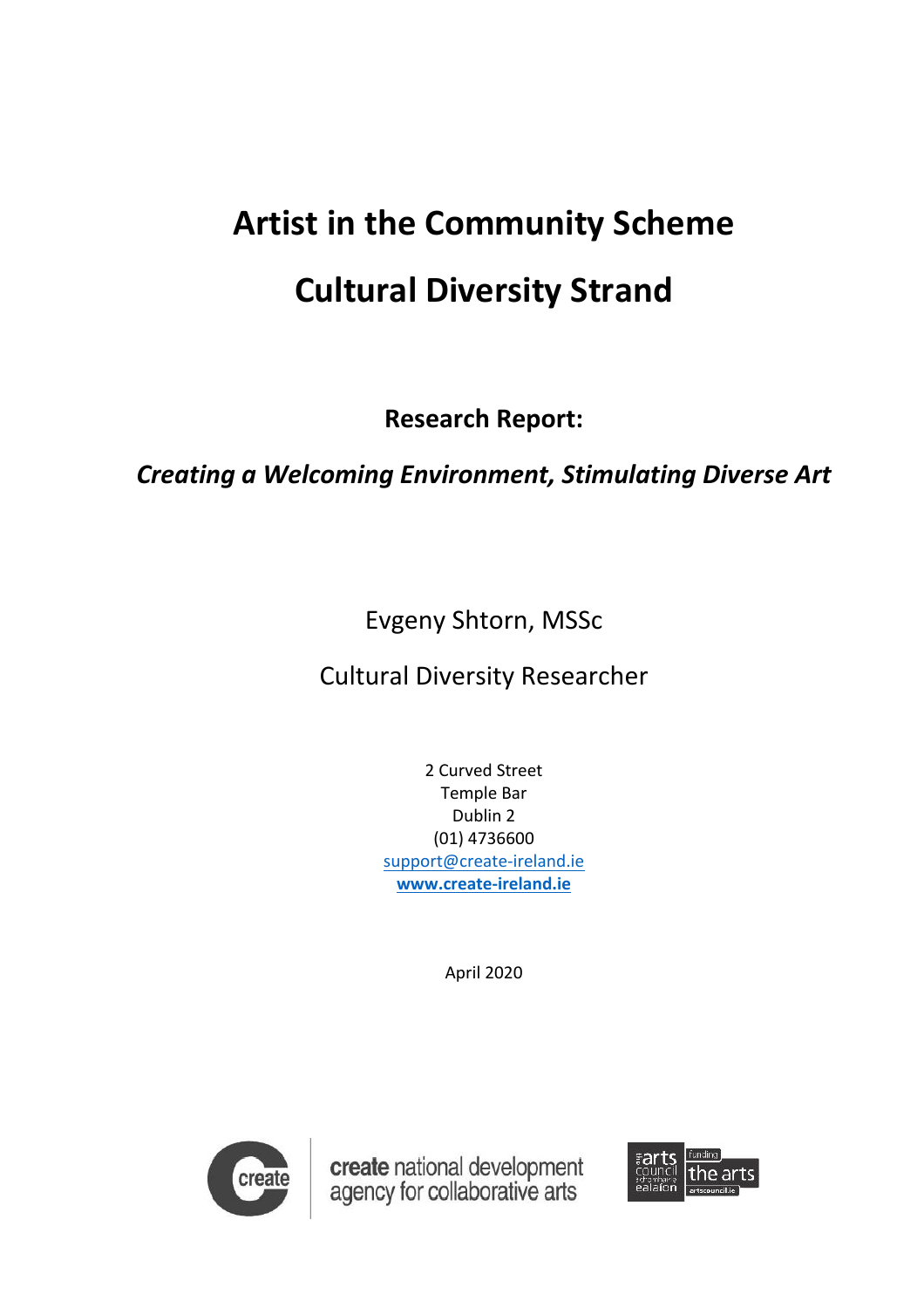# Contents

| 1.             |                                                                             |            |
|----------------|-----------------------------------------------------------------------------|------------|
|                |                                                                             |            |
| 2.             |                                                                             |            |
|                |                                                                             |            |
| 3.             |                                                                             |            |
|                |                                                                             |            |
| 4.             |                                                                             |            |
| 4.1.           |                                                                             |            |
| 4.2.           | Ongoing Challenges for Artists with Minority Ethnic or Migrant Background17 |            |
| 5 <sub>1</sub> |                                                                             |            |
| 5.1.           |                                                                             |            |
|                |                                                                             |            |
| 5.2.           |                                                                             |            |
| 5.3.           |                                                                             |            |
| 5.4.           | Support stronger coalitions between different communities of artists 26     |            |
| 5.5.           |                                                                             |            |
|                |                                                                             | $\dots$ 31 |
| 6.1.           |                                                                             |            |
| 6.2.           |                                                                             |            |
| 6.3.           |                                                                             |            |
| 7.             |                                                                             |            |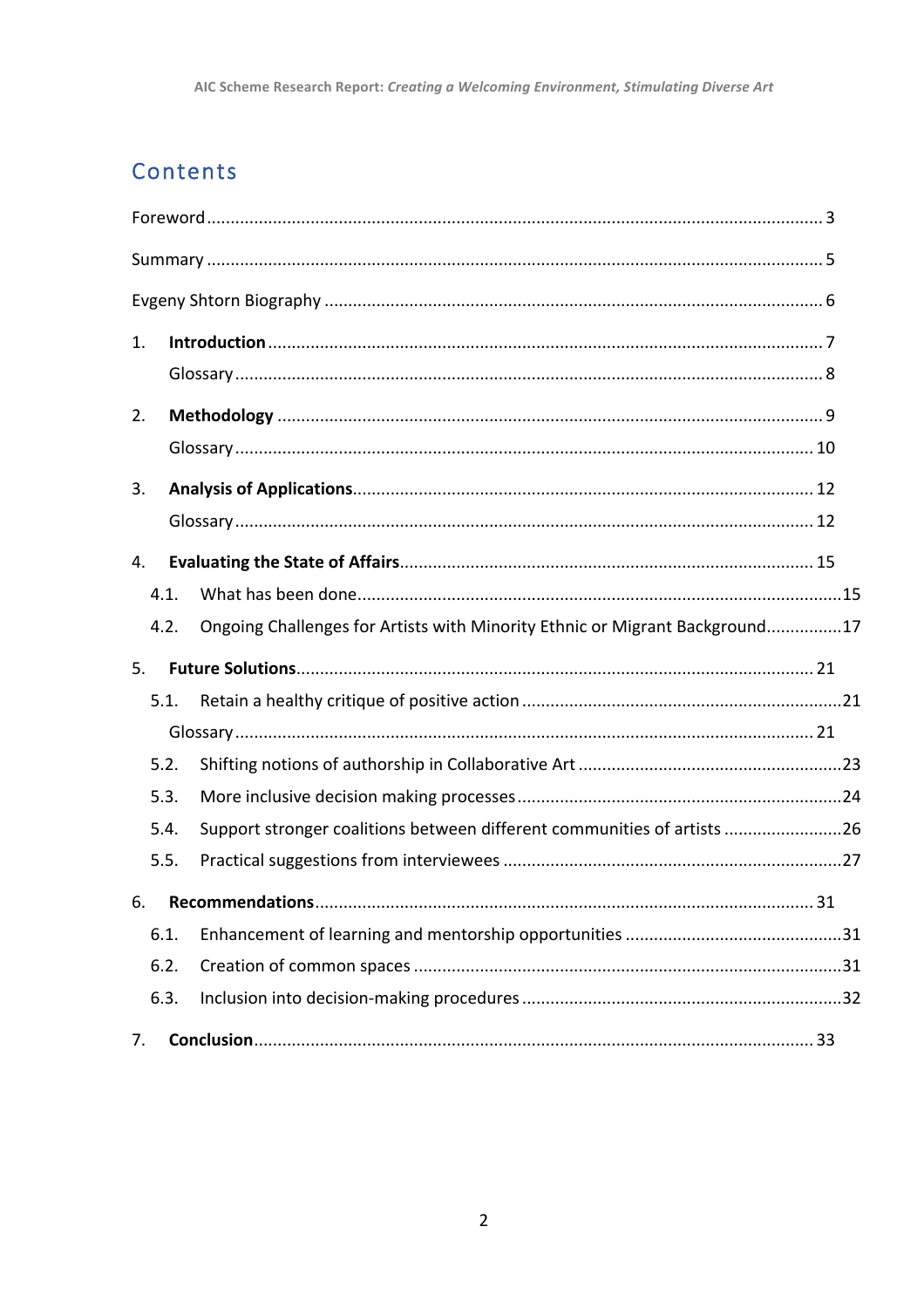# Foreword

The Artist in the Community Scheme (AIC), managed by Create on behalf of the Arts Council, has an eighteen-year history of supporting the artistic ambition and building the capacity of collaborative practices between artists and communities of interest and place.

Cultural Diversity and the Arts has for a long time been part of Create's development work. In 2009, Create co-ordinated the Arts Council's Cultural Diversity and the Arts Research Project, *Towards the Development of an Arts Council Policy and Action Plan*. The research undertaken by Create informed the Arts Council's *Cultural Diversity and the Arts Policy and Strategy* (2010), followed by *Cultural Diversity and the Arts: Language and Meaning* (2010).

There have been several successful projects realised through the AIC scheme that have had a particular focus on cultural diversity. Recently, there has been an increase in the number of artists working in this context area and working in solidarity with organisations and communities to highlight issues of human rights and social justice throughout Ireland.

In 2017, working with the Arts Participation team at the Arts Council, Create began to develop a programme of work with the intention of increasing capacity to engage with and access the AIC scheme among artists and communities from ethnic and other minorities. Cultural Diversity became a separate strand within the AIC scheme, which recognises the changing demographic of Ireland and responds to the fragile conditions and challenging circumstances of displaced artists.

The aim of the AIC Cultural Diversity Strand is to develop artists' capacity, to enable greater access and meaningful participation and to create space to explore the supports required to build an active network of culturally diverse practitioners.

Since the Arts Council's initial investment in the Cultural Diversity Strand in 2017, we have seen a significant growth in the number of artists from minority ethnic and migrant backgrounds that engage with Create, the AIC Scheme and specifically the Cultural Diversity Strand.

In 2018, we introduced three new opportunities for artists within the Cultural Diversity Strand:

- Research & Development Award, with mentoring for an artist from a minority ethnic or migrant background
- Artist Residency Award, for an artist from an ethnic minority or migrant background the first residency was offered in partnership with the Fire Station Artists' Studios
- Summer School on Cultural Diversity and Collaborative Practice the inaugural event was delivered in partnership with Counterpoints Arts

In 2019, this programme of work continued to offer additional opportunities for artists from an ethnic minority or migrant background.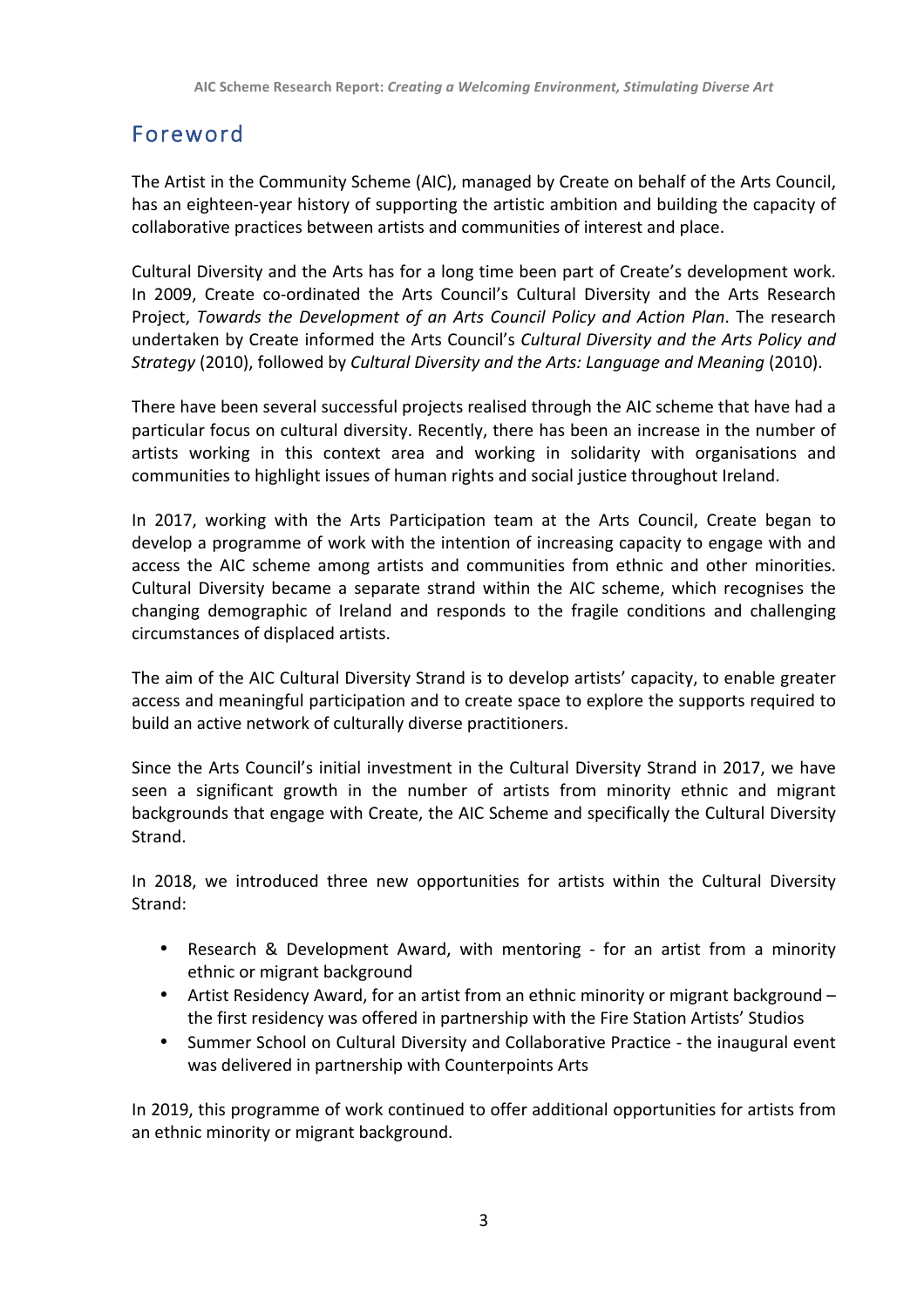- In 2019, there was an increase of over 50% in the number of applications for funding to work in a cultural diversity context - up from one application in 2017, to 11 in 2018, and 23 in 2019. Of these proposals, eleven were funded, the highest number on record for this context area. In 2020, the growth in the number of applications continued, with ten applications out of a total of 44 (Round 1 only), of which five were successful.
- The AIC Summer School on Cultural Diversity and Collaborative Practice in 2019 recorded a substantial increase in the numbers of applications to participate. We attribute this to Create's ongoing work in developing the Cultural Diversity Strand, expanding networks and partnerships and providing improved visibility with a clear online presence.
- In terms of capacity building, Summer School attendees are going on to make applications for AIC Research & Development Awards. Of six such applications, two have included mentors who themselves attended the Summer School and a further two who were recipients of the AIC Scheme Bursary Award (Collaborative Arts & Cultural Diversity and Art & Activism). Round 1 in 2020 had applications from four Summer School attendees; 2 were joint applications from working relationships that were established at the Summer School.

The Cultural Diversity context area is going from strength to strength; the evidence is that the investment is becoming part of the wider AIC Scheme ecology. A significant leap in application numbers, higher success rates, an evolving network and capacity building among artists all signify the value of the Cultural Diversity Strand.

Ongoing research and network building for artists from minority ethnic and migrant backgrounds is crucial to sustain and extend artistic practice in this context area. This research report, undertaken via in depth interviews with applicants to the AIC scheme - 14 artists with migrant backgrounds - reveals many challenges and barriers for artists from minority ethnic and migrant backgrounds to developing and sustaining collaborative arts practice while navigating new cultural perspectives and landscapes.

Áine Crowley

Programme Manager, Arts and Engagement

Create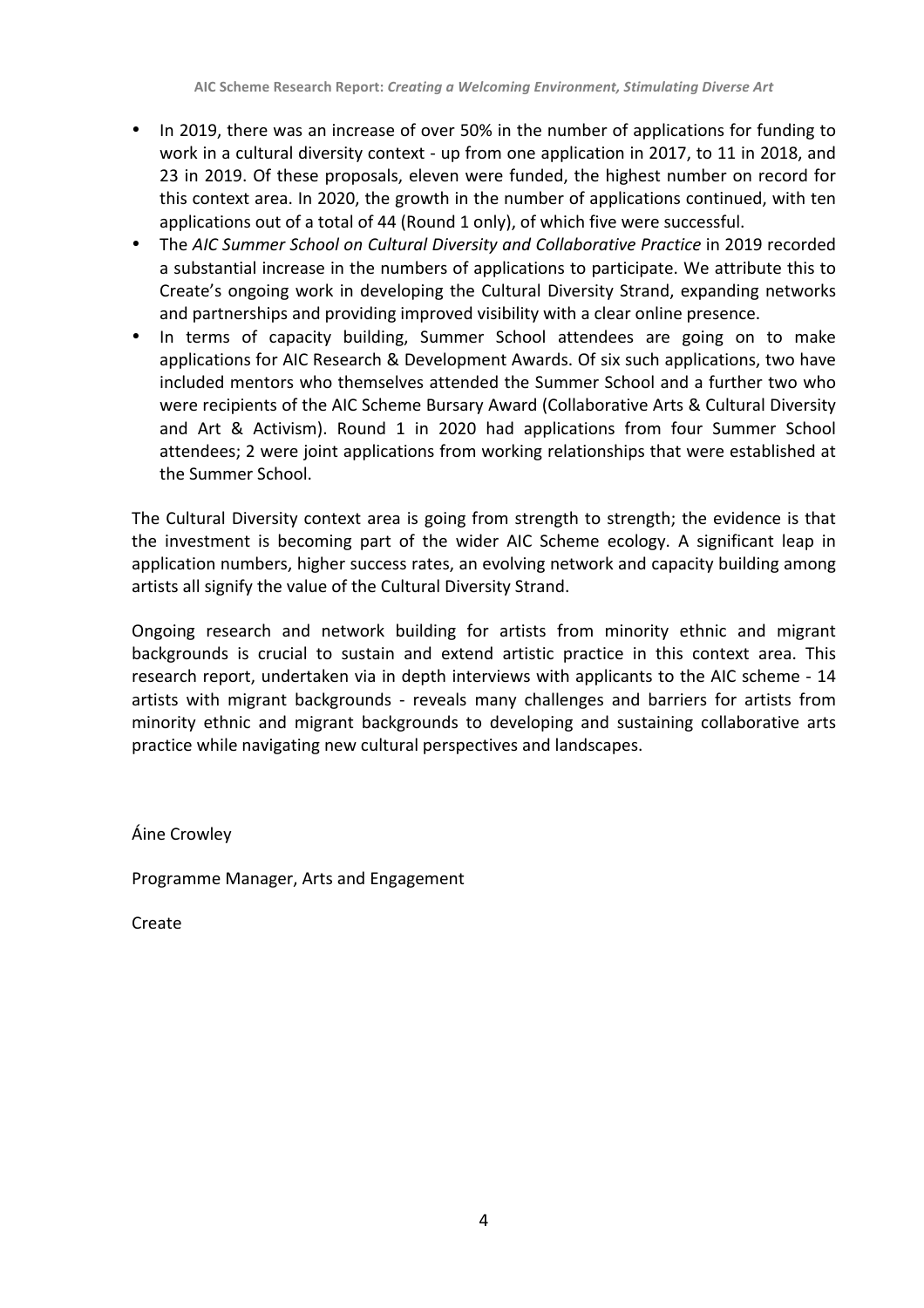## Summary

This study is a result of empirical research into the Arts Council's Artist in the Community Scheme Cultural Diversity Strand to support the artistic ambitions and capacities of artists in underprivileged positions, especially those from minority ethnic or migrant backgrounds. It is undertaken against the backdrop of the Arts Council's Equality, Human Rights and Diversity Policy and Strategy 2019.

The aim of this study is twofold.

- 1. One the one hand, the study evaluates initiatives through the Artist in the Community Scheme Cultural Diversity (AIC, CD) Strand designed to make sure artists in Ireland enjoy the right to create artwork regardless of their minority ethnic and migrant backgrounds.
- 2. On the other hand, the study offers further steps in this direction to make the art field of Ireland more inclusive.

Methodologically, the study combines two sets of data. Firstly, it offers quantitative calculations of applications for the Cultural Diversity strand of the Arts Council's Artist in the Community (AIC) Scheme, managed by Create. Secondly, the study generated original data from interviews with artists from minority ethnic groups or with migrant backgrounds who had applied to, or were successful recipients of, the Artist in the Community Scheme.

Three major theoretical concepts inform this analysis. They are anti-essentialism, fluidity, and voice. Thus, the study looks at the applications and interviews without preconceptions or assumptions. It acknowledges the changeability of people's experiences. And it makes the most from hearing people's voices rather than advancing the researcher's agenda.

The study concludes that artists with minority ethnic or migrant backgrounds experience issues common with local artists such as a sense of exclusion from art establishment or specific challengers regarding their material needs. They also have specific problems related to their minority ethnic or migrant background such as poor connectedness to art communities, language limitations and lack of practical knowledge.

These issues can be addressed through proposed actions, such as:

- 1. Enhancement of learning and mentorship initiatives for collaborative practices;
- 2. Creation of common spaces for networking, sharing practice etc;
- 3. Inclusion into decision-making procedures with regard to the distribution of resources such as selection panels.

Constant monitoring of the situation with inclusion and everyday administration of diversity policies can be achieved in arts organisations through the introduction of a diversity and inclusion officer such as the ones already existing in many business corporations and universities. Such an officer can be employed in both State agencies and civil society organisations (in this latter case relevant funding should be sought out from the State).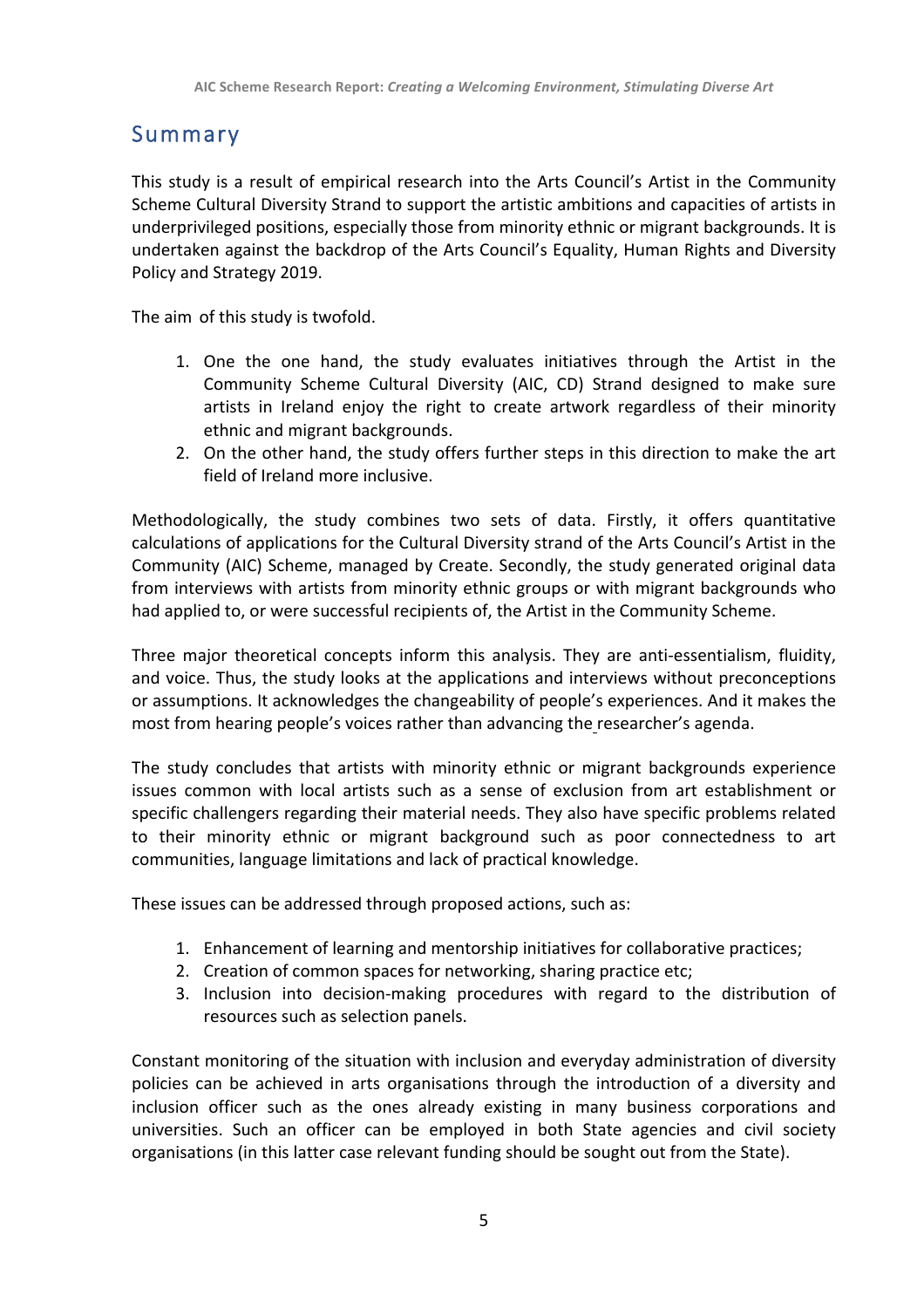## Evgeny Shtorn Biography

Evgeny Shtorn is a writer, activist, and researcher from St Petersburg. In 2018, he was forced to leave Russia. In 2019, he was granted international protection in the Republic of Ireland. He currently works as a Cultural Diversity Researcher at Create and co-facilitates a project with people seeking asylum 'Something From There' in the National Gallery of Ireland.

Evgeny's writing has been published in academic journals, anthologies and new media outlets in Russia, Spain, Germany, and Ireland.

As an activist, he has been involved in human rights and LGBT advocacy for almost two decades. He is a co-founder of Queer Diaspora Ireland. In 2020, Shtorn was awarded the GALAs Person of the Year by the National LGBT Federation of Ireland (NXF)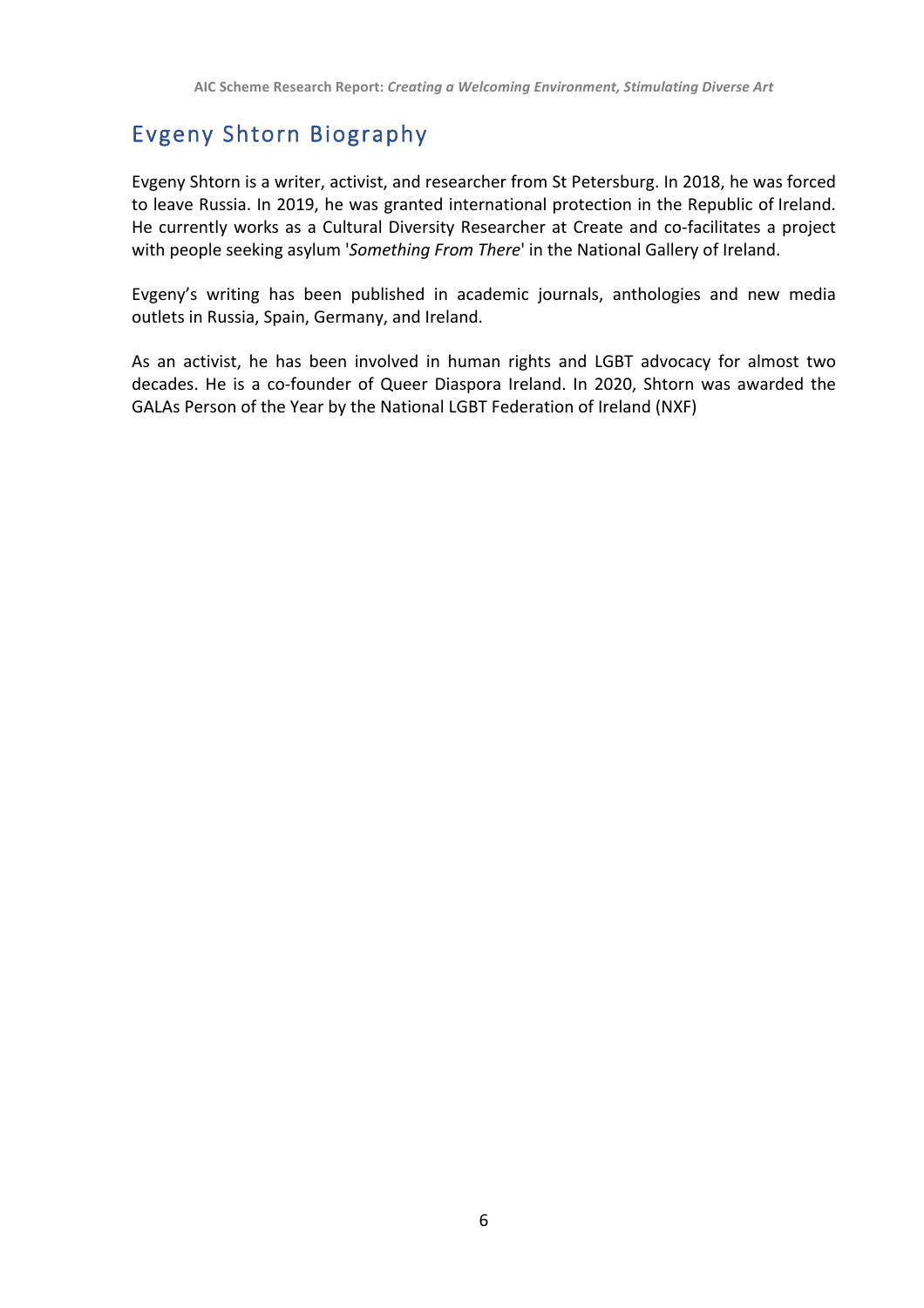## 1. Introduction

*"By my own example, I want to show to other people that they can also be welcome" (Woman, 20-29, Americas)*

This study aims to do two things.

It seeks to highlight successes and pitfalls in current endeavours to ensure greater diversity in Irish artistic communities through the Artist in the Community Scheme (AIC) managed by Create, the National Development Agency for Collaborative Arts. $<sup>1</sup>$ </sup>

It also aims to identify actions that will ensure improvement of this work through listening to the voices of those for whom the AIC Cultural Diversity Strand is crafted.

The horizon of inclusive efforts in arts is to make sure that every voice and every culture is included, that everyone in Ireland has an equal opportunity to engage in art, because guaranteeing this opportunity constitutes an observance of human rights.<sup>2</sup> This study is a reflection of the state of affairs in this field, as well as a reminder that more work is to be done.

The study draws from the analytical work already commissioned by the Arts Council / An Chomhairle Ealaíon in line with the National Action Plan against Racism (NPAR) and Arts Council Equality, Human Rights and Diversity Policy and Strategy (EHRD):

*"The Arts Council, in everything it does, strives to respect, support and ensure the inclusion of all voices and cultures that make up Ireland today, from all sections of society, from existing and new communities, and from* all social backgrounds, ethnicities and traditions.<sup>"3</sup>

Thus, in proceeding in line with these policy documents, the study encompasses the understanding of diversity as an ultimate value of the Irish society. It also stems from previous work<sup>4</sup> as the study espouses an anti-essentialist approach to identity where the definition of an identity is always open to negotiation and ultimately rests on diversity.<sup>5</sup> This study expands this definition by introducing the ideas of fluidity and strategy and movement

 $1$  See, AIC Programme on Create's website: https://www.create-ireland.ie/programme/artist-in-thecommunity-scheme/.

<sup>&</sup>lt;sup>2</sup> Relevant Arts Council policy can be found in 11 different languages on the website: http://www.artscouncil.ie/equality-human-rights-diversity/.

 $3$  Arts Council Equality, Human Rights & Diversity Policy & Strategy, p. 1.

<sup>&</sup>lt;sup>4</sup> Heyes, C. 'Anti-Essentialism in Practice: Carol Gilligan and Feminist Philosophy.' Hypatia 12.3 (1997): 142–163.  $5$  See, Cultural Diversity and the Arts: Final Report, retrieved:

http://www.artscouncil.ie/uploadedFiles/Main\_Site/Content/Artforms\_and\_Practices/Arts\_Participation\_page s/CULTURAL\_DIVERSITY\_AND\_THE\_ARTS\_RESEARCH\_REPORT.pdf.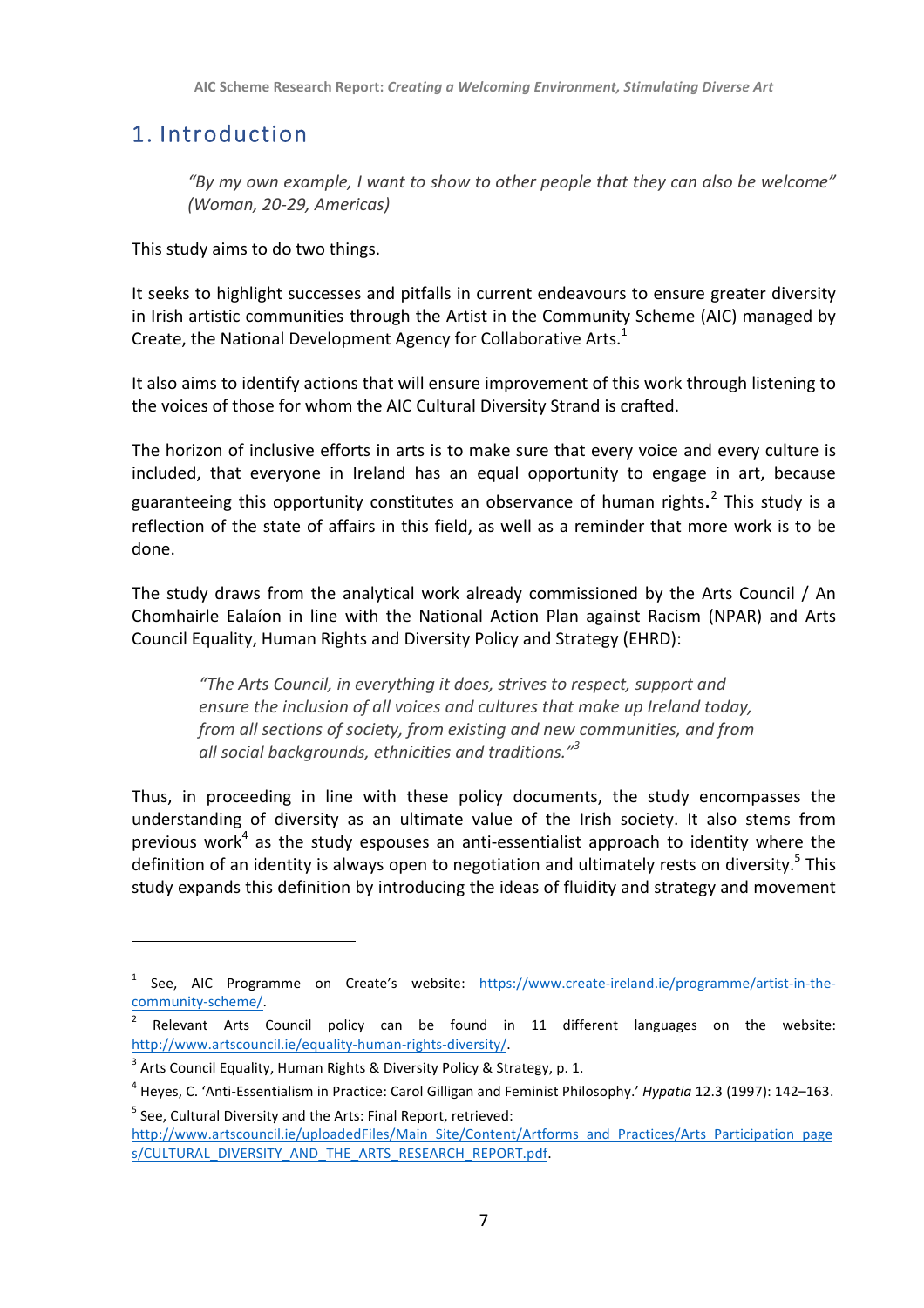into our understandings of identity, society, and diversity.<sup>6</sup> It is – in Gayatri Chakravorty Spivak's terms<sup>7</sup> – through the voices of artists with migrant background that we learn new insights and challenge predominant narratives.

#### Glossary

*Identity* is a set of traits, beliefs, and expressions that constitute a person or a group.

*Anti-essentialism* is the idea that a person or a group are not supposed to have a specific set of traits, beliefs, or expressions necessary for their identity or identification.

*Fluidity* suggests that identity is not set in stone but changes according to historical, social, political, and cultural circumstances.

Voice is a methodological foundation of a study when people's accounts are given priority in comparison to researchers' own thoughts.

Hence, another important added value of this study is that it embraces the voices of people who have complex biographies and are currently making art or practising as artists in Ireland. These voices are crucial to hear, because they are themselves witnesses of changes, of inequalities that still remain, and of the positive impact that could be secured for everyone's benefit. These voices speak from direct experience. The Arts Council's EHRD policy offers a useful framework to consider these issues as ones of human rights. As an interviewee argues in a truly human rights perspective,

*"There should definitely be more opportunities for migrant artists… Equal*  opportunities for everyone!" (Woman, 20-29, Eastern Europe).

Thus, this study is a way to learn from our interviewees about how to facilitate change. It is written together with artists who have contributed by giving an interview articulating current issues in the field and sharing their reflections about the future. The study offers solutions resulting from these conversations, where specific practices to ensure greater inclusion are suggested by the artists with migrant background.

<sup>&</sup>lt;sup>6</sup> Hines, S. (2018). *Is Gender Fluid?* London: Thames and Hudson.

 $<sup>7</sup>$  Spivak, G. Ch. (1988). *Can the subaltern speak?* Basingstoke: Macmillan.</sup>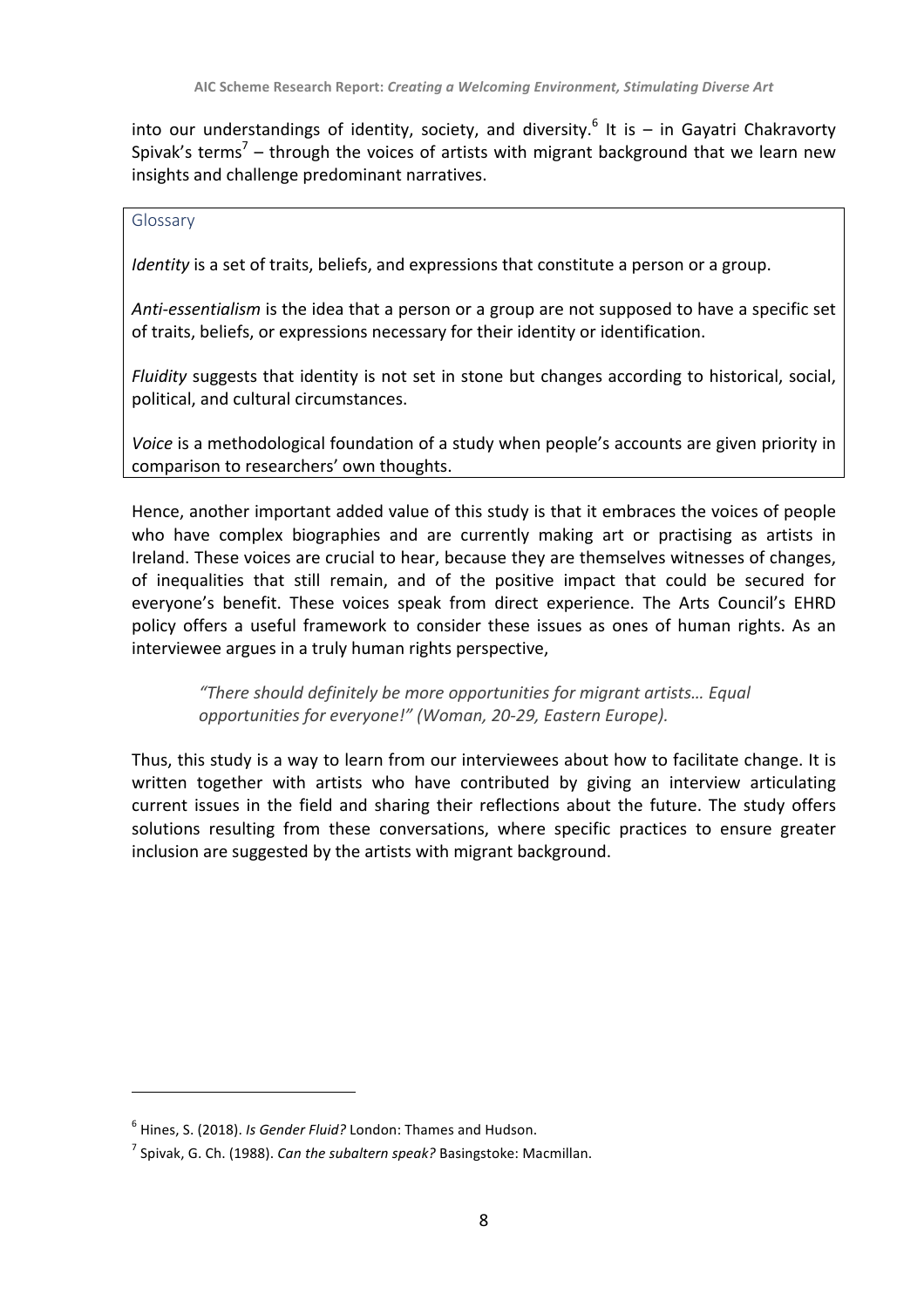## 2. Methodology

This analysis is informed by three major ideas: **anti-essentialism, fluidity, and voice**. All three have been very well developed in academic literature and have gained their momentum in policy debates, as well. Current multifaceted societies require complex methodologies to make sense of developments that are happening right now. The ideas of anti-essentialism, fluidity, and voice fit well to this task.

Create's Cultural Diversity and The Arts 2009 report<sup>8</sup> stressed the importance of an antiessential understanding of identity when planning policies in relation to cultural diversity and human rights in Ireland. If essentialism sees Irish society as static and homogeneous, anti-essentialism better reflects Irish society by highlighting its multi-composite character. As the authors of the Report stress.

"Irish' is not presumed to be synonymous with such terms as 'white' or 'Catholic', but rather potentially inclusive of a plurality of diverse, co*existing identities." 9*

The idea of movement and change is crucial in a further exploration of anti-essentialism. While anti-essentialism gives an accurate perspective on the composition of a current society, it does not yet encompass changes that any society is going through. The fact is that societies change – they are fluid, as well as identities. There is no one way of being 'Irish' or being 'migrant,' because what it means to be one or another is subject to constant redefinition. This is why this study adds the notion of fluidity into the picture to enhance the dynamism of societies and identities.

Fluidity is connected to the experience of migration, too.<sup>10</sup> Migration is characterised by movement. People are understood as migrants when they move from one place to another or when borders are moved to redefine a national community by creating a new state.<sup>11</sup> Movement is, therefore, a crucial characteristic of the experience of migration. Fluidity as a term hints at dynamic changes and includes transformative events of migration. It is about a continuous transformation of the self, one's identity, and communities under social circumstances and the currency of time. These events impact on one's identity by adding new facets through an intersectional life experience.<sup>12</sup>

 $8$  See, Cultural Diversity and the Arts: Final Report, retrieved:

http://www.artscouncil.ie/uploadedFiles/Main\_Site/Content/Artforms\_and\_Practices/Arts\_Participation\_page s/CULTURAL\_DIVERSITY\_AND\_THE\_ARTS\_RESEARCH\_REPORT.pdf.

 $9$  Cultural Diversity and the Arts: Final Report, p. 31.

<sup>&</sup>lt;sup>10</sup> Eng, D. L. (2003). 'Transnational Adoption and Queer Diasporas', *Social Text*, 21, 1-37.

<sup>&</sup>lt;sup>11</sup> Brubaker, R. (2004). *Ethnicity without Groups.* Cambridge, MA: Harvard University Press.

<sup>&</sup>lt;sup>12</sup> Collins. P. H. (1990). Black Feminist Thought: Knowledge, Consciousness, and the Politics of Empowerment. London: Routledge.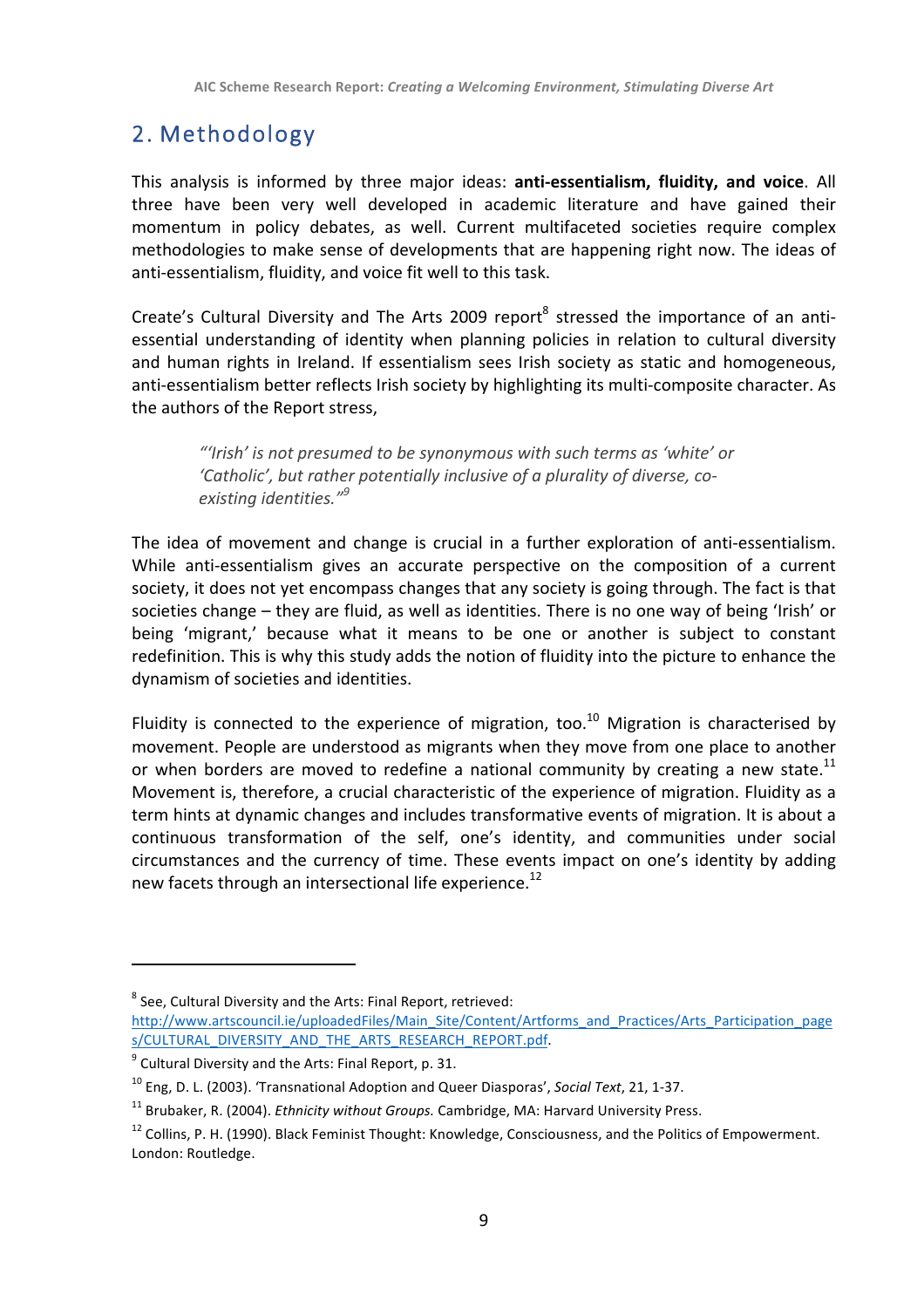Glossary

*Intersectionality* refers to a situation of overlapping influences of different identities reflected in a single experience.

*Semi-structural interview* is a method of qualitative studies that allows a complex understanding of a situation drawing on people's accounts rather than on quantifiable data that only reflects a static state of affairs.

*Anonymisation* is an ethical requirement in processing qualitative data that removes personal (identifying) characteristics of interviewees.

What ways of learning about such fluid experiences also challenge static essentialist accounts of identities? Does this not all sound too personal and specific? The methodological answer to these questions is the third key element of the approach of this research. It is vital to create conditions for people's voices to be heard, allowing their stories about multiple fluid experiences in order to produce a comprehensive picture of the current situation. Hearing these voices means making sure that what people say is treated as a valuable contribution to an analysis. Therefore, these voices are positioned as equal contributors to this study as are cited theories and previous works in this field. Hearing these voices means listening and building on what is said.

In line with this approach, fourteen artists with migrant backgrounds who currently work in Ireland were interviewed: semi-structural interviews with them were conducted in respect to their experience of practicing art. As one of the interviewees said it was more than just an interview, it was a real, collaborative process:

*"We are having a conversation now* – *more than an interview, which is really important to kind of exchange ideas and I can really learn from you. You* can maybe learn from me, we can learn from each other and that's *how* we progress – if that's the right word – as artists or as witnesses or as *human beings" (Man, 40-49, Eastern Europe).*

The group of interviewees was diverse. It included eight people who identified as women, four as men, and two as non-binary persons. In terms of age, the group represented three cohorts: 20-29 years old (two persons), 30-39 (five), and 40-49 (seven). Finally, they came to Ireland from various places: countries of Eastern Europe (five), Western Europe (three), MENA (one), South-East Asia (two), the Americas (two), and Oceania (one). In order to ensure anonymity, these characteristics are used to identify interviewees when they are quoted.

This group partly reflects the demographic of applicants for the AIC Scheme Cultural Diversity strand in the period of 2019. Therefore, the following brief analysis of these applications serves as the background of this study. For this analysis, 51 applications were examined. The study makes use of a qualitative analysis of these applications in the sections below treating them as additional contribution to the study along with the interviews. Here,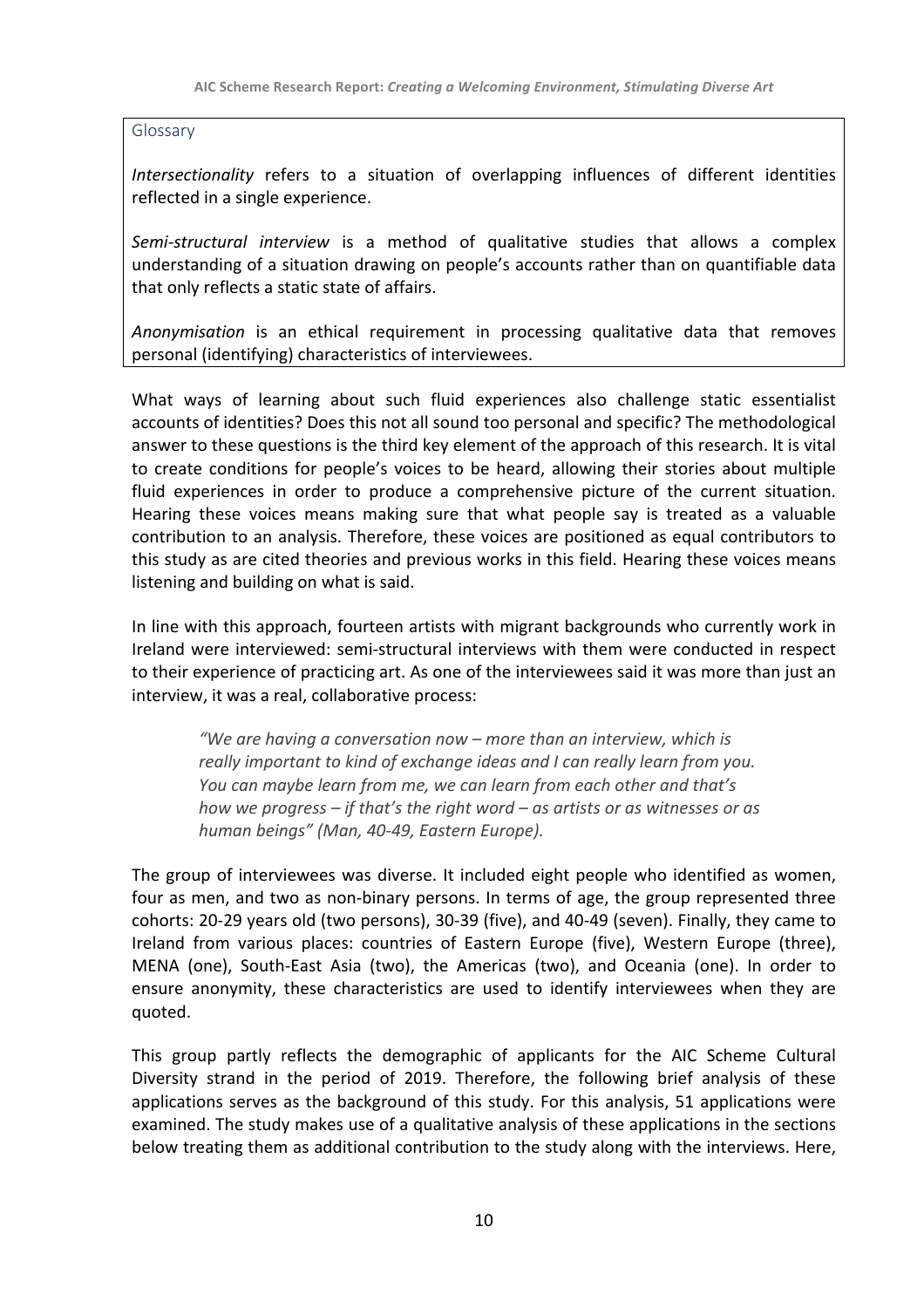however, I want to highlight the multiplicity and diversity of these applications and demonstrate that during the past two years the AIC CD strand awards attracted the attention of a very diverse community of artists. This analysis of applications is the case in point in the next section.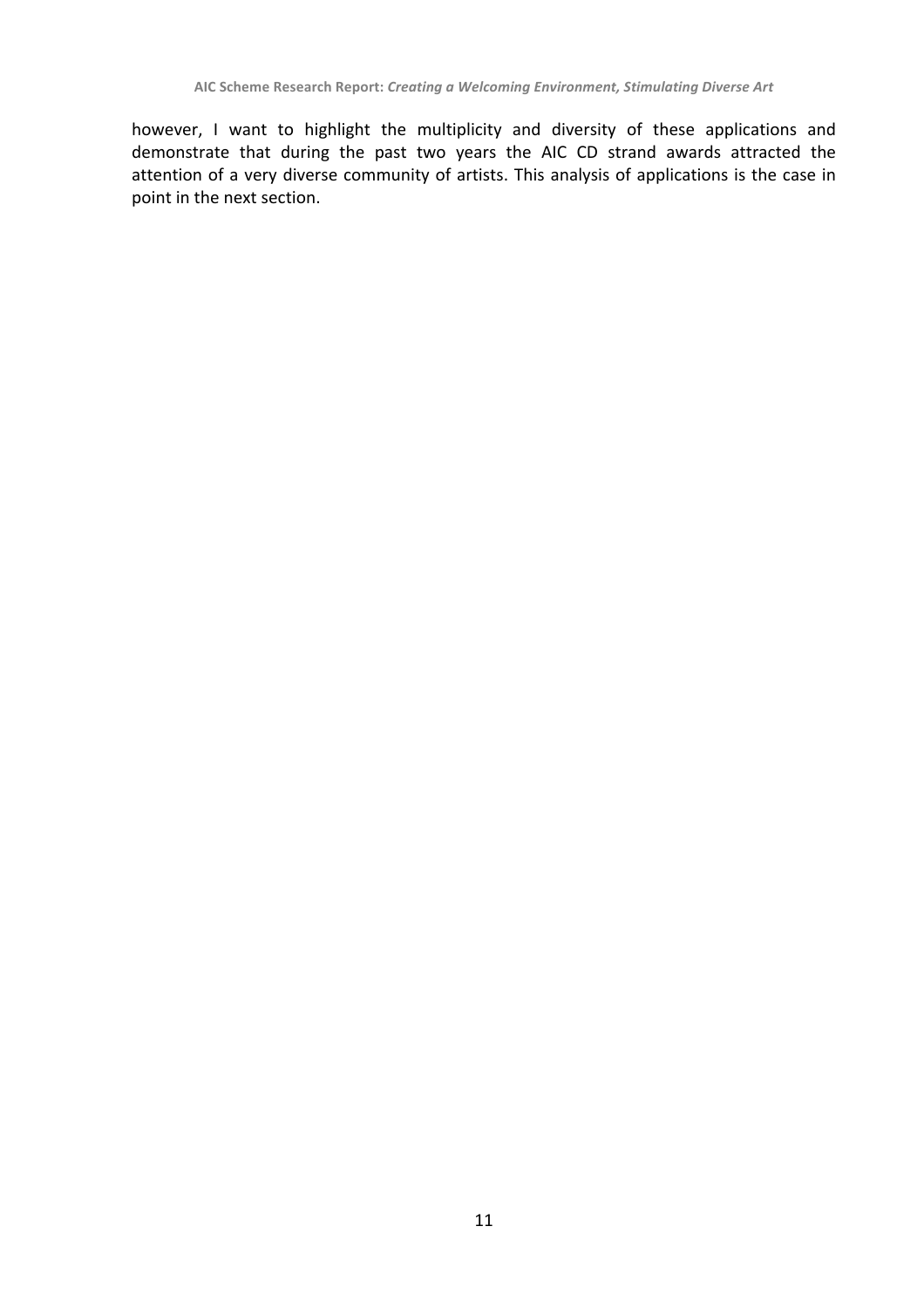## 3. Analysis of Applications

Artist In the Community CD Scheme awards are targeted at artists who are disadvantaged in their current position because of (a) migration or (b) belonging to other communities that still do not enjoy full inclusion in the Irish society (for example, the Traveller community). Graph 1 shows the countries of origin of those who applied for the AIC Cultural Diversity Strand awards. The majority of applications come from artists whose country of origin is outside Ireland, 68% to be exact. Among these, countries from all over the world are represented, Nigeria and Pakistan being the top two (8 and 12 % respectively). Applicants had spent different lengths of time in Ireland at the moment of application  $-$  ranging from 29 years to 1 year. Therefore, both recent immigrants and full Irish citizens see the AIC Scheme awards as relevant for them.

#### Glossary

*Privilege* is a societal positionality that characterises one's access to greater resources due to unequal redistribution of advantages in a given society.

*Inclusion* is a policy mechanism that supports full integration of unprivileged populations into a given society.

*Migrant background* is experience of moving from one place to another and subsequent loss of advantages as a result of this move.

In terms of age and gender (Graph 2), the applicants are also very diverse. The majority of applications come from people in 30-39 cohort and from women, but there are many applications from younger and older generations of artists and there are a few from people who identify as non-binary. As for community of place, the artists engage in work in many different counties around Ireland (Graph 3). Certainly, Dublin and Cork are among the most frequent in this regard, but they also are the most populous. Finally, the study gives a sense of what kind of art forms being offered by applicants (Graph 4). Leaders here are visual arts, dance, and film.

This brief quantitative analysis of applications demonstrates how diversity currently manifests. It manifests in a form of inclusion of artists from many different parts of the world, of different ages and genders. It also means that the programmes successfully cover almost the entire territory of Ireland, including hard to reach communities. Furthermore, it shows how various forms of artistic creativity are included when artists who deal with different genres and styles apply. What this analysis does not show is the substance of inclusion. Qualitative analysis of applications and the interviews are addressed in the following chapter.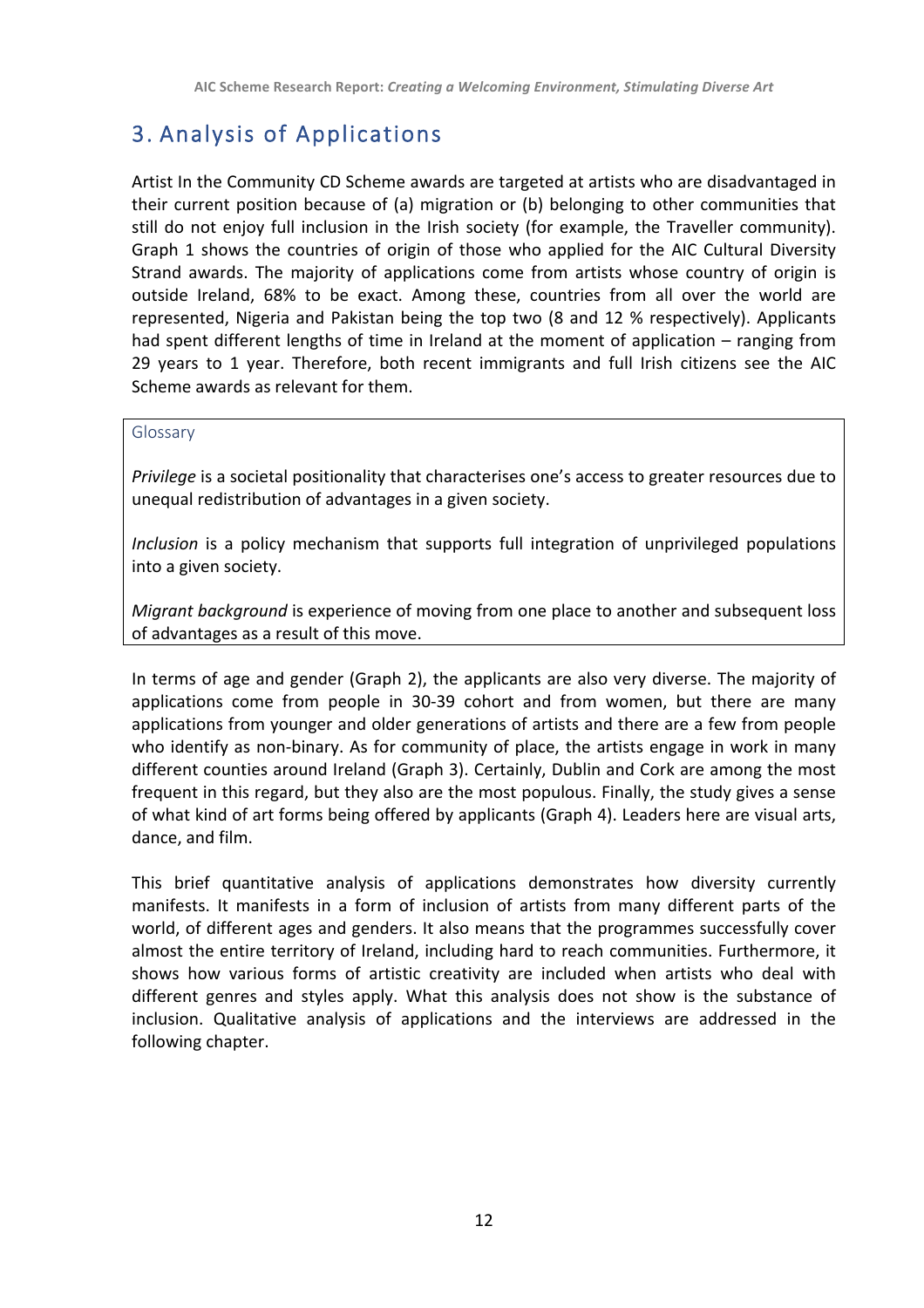

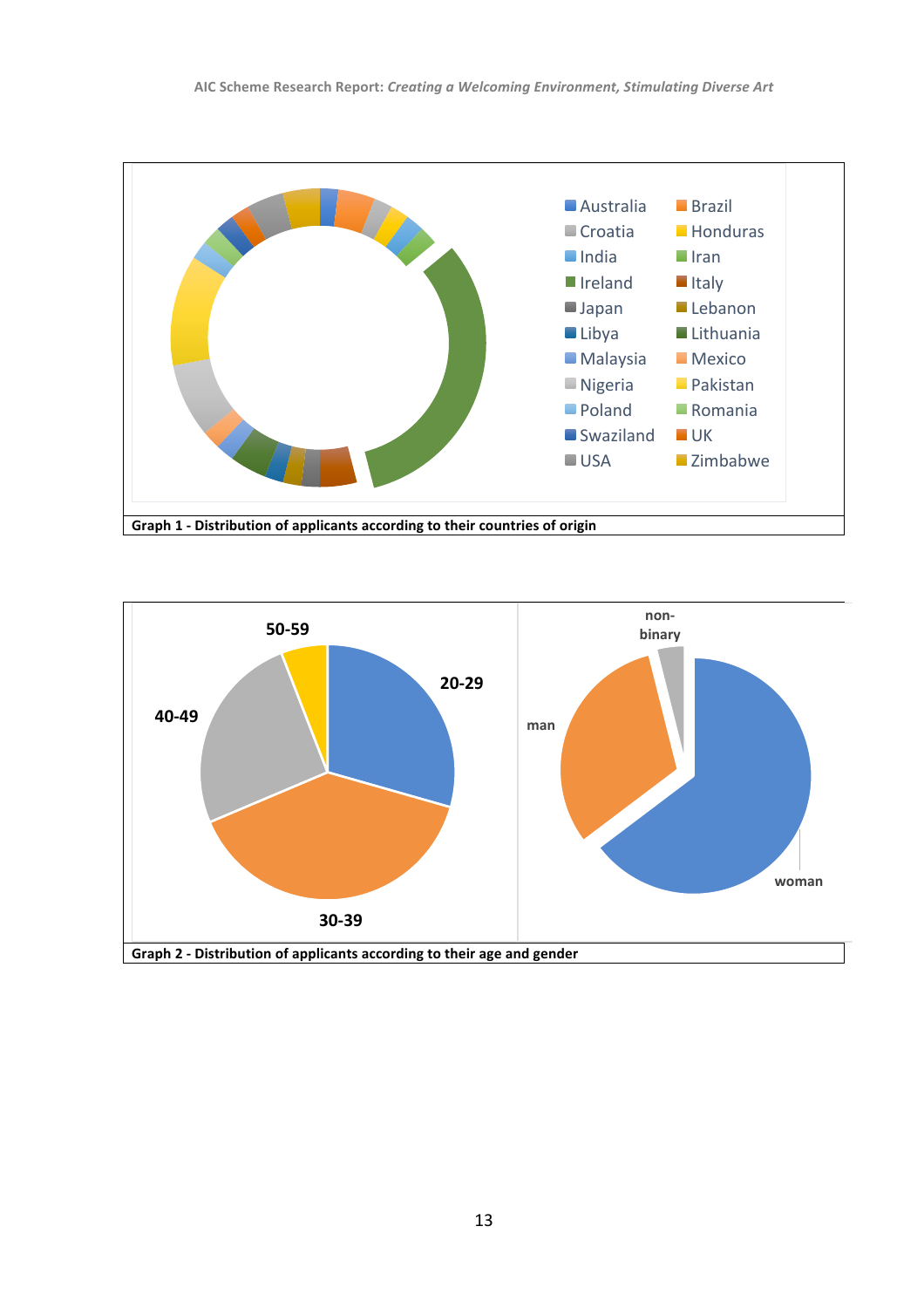

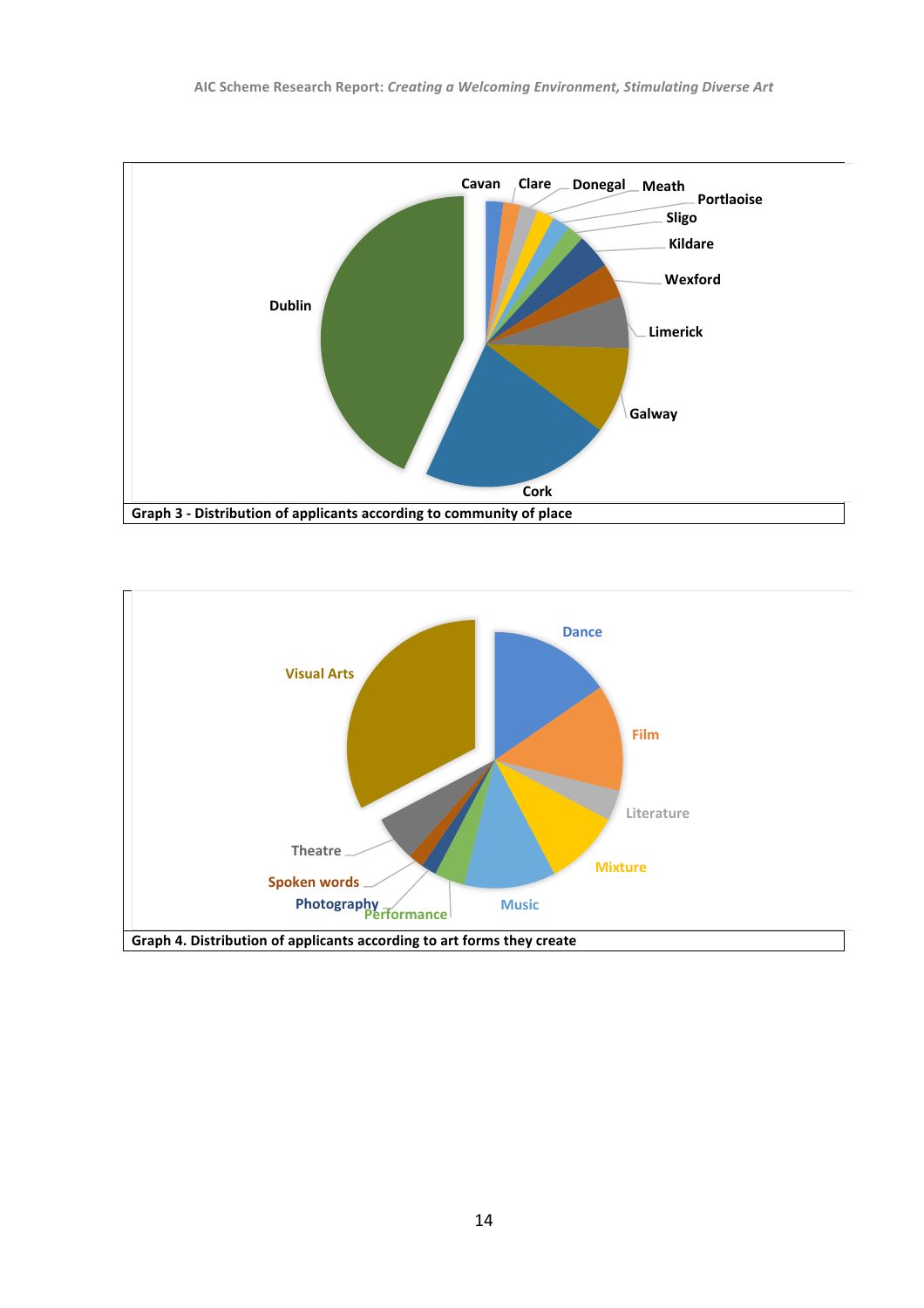# 4. Evaluating the State of Affairs

## 4.1. What has been done

In the first part of the analysis of interviews, this study builds upon the accounts of interviewees about the work of AIC Scheme and Create as well as other art agencies in the field of cultural diversity in Ireland. A number of relevant policies and specific programmes such as AIC Cultural Diversity Strand have worked to promote cultural diversity in art. Some of them have appeared recently, the others have been there for longer than a decade. Do they have an impact on artists' experience? One answer to this question is definitely 'yes':

"The Arts Council has a policy of support to migrant artists and that was *very visible in the last two years with Create awards for the artists with the* migrant background" (Man, 40-49, Eastern Europe).

Let us, however, look at the details. Firstly, it is important to stress that just a little bit of support may make a serious difference. Consider this account by a person who is in need of international protection in Ireland and wants to continue his artistic practice at the same time, which is very challenging in such circumstances:

"The main inspiration is coming from the society, from the environment. I suppose now I am a little bit happy, I have the right to work, I'm working, *I'm* also working on the projects funded by Create and I got my status. So *comparatively, I am happy.* So now my art is... I feel personally that a little *bit of fun is just penetrating in my writing"* (Man, 40-49, South-East Asia).

As this artist emphasises, even small improvements make a difference. Importantly, the AIC Cultural Diversity Strand is understood as unique in terms of inclusion of people with various backgrounds; there is a perception that there are very few opportunities outside of the AIC Scheme:

*"I found Create very supportive in terms of Artist in the Community Scheme. But other spaces, I haven't felt that there was a lot of support in terms of professional development. Even, it just feels very closed off, especially because I'm not... if I had been younger and maybe a student when I came here…" (Woman, 40-49, Americas).*

What is valued is not simply the money distributed through the AIC Cultural Diversity Strand to support artist practices. What interviewees' value is the feeling of community that they get. This sense of community is in such shortage under complicated conditions of societal exclusions and inclusions. One interviewee even emphasised this through the metaphor of family:

"Create from the very first day it gave me a feeling of a family: it's small, *the people I dealt with were very supportive, they went out of their ways* [did their best] to be supportive" (Man, 40-49, South-East Asia).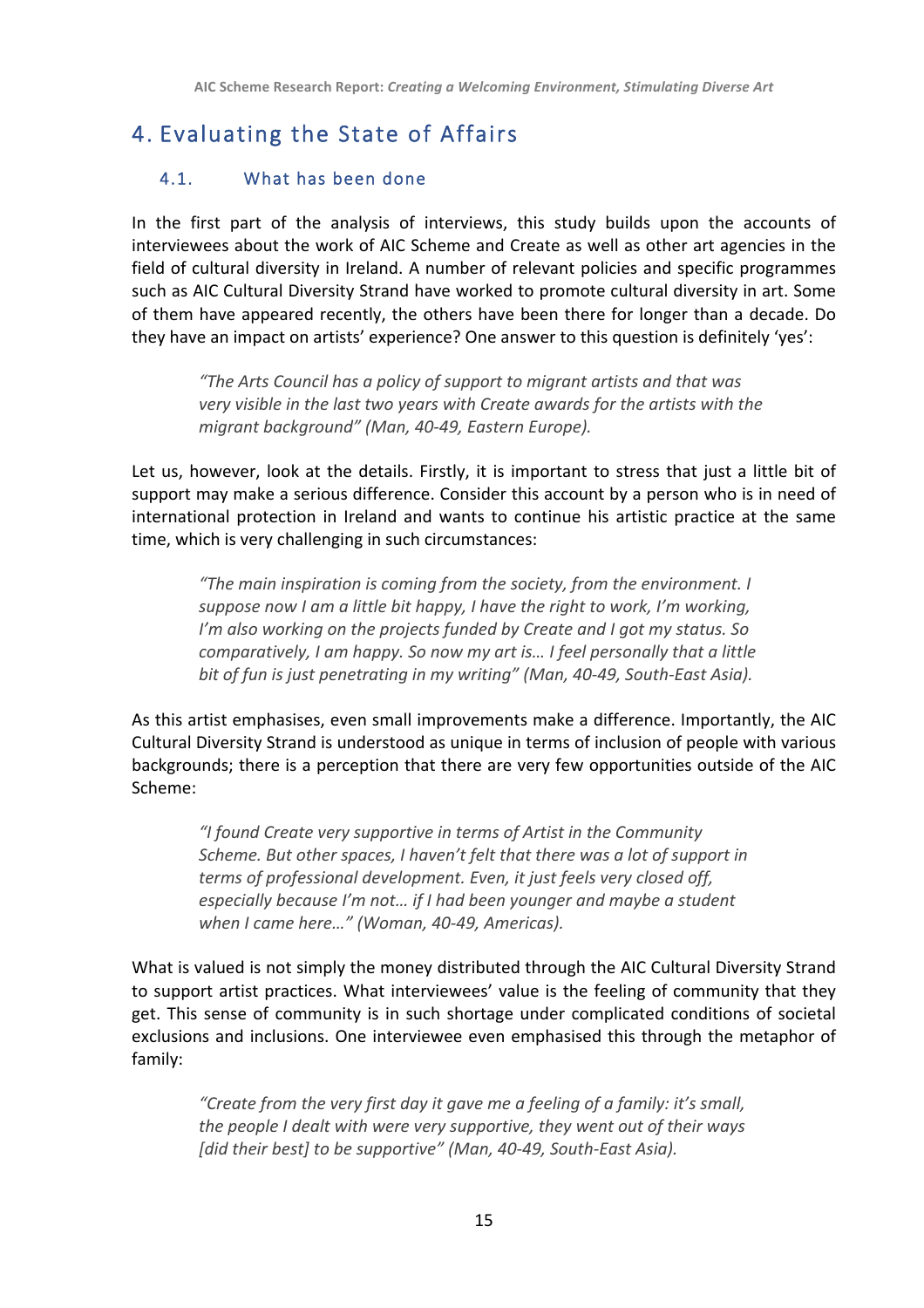This feeling of belonging provides for inspiration and as this inspiration is enhanced, artists may finally start doing what artists do, make art:

"I'd just been working with commercial photographers the last year-and-a*half and then I got the AIC Scheme award and that was pretty cool"* (Non*binary, 30-39, Americas).*

#### The AIC Scheme

"... gives us the resources that we need to be able to say 'this is what we can *do'" (Woman, 20-29, Western Europe).*

It is important here to emphasise that the availability of various programmes of support alone is not enough: what is vital is accessibility to those programmes created by sensitive approach to and ongoing support work with applicants:

*"I have recommended Create because I found it… I found people really helpful, like, completely honest and helpful in navigation. Because a lot of* other organisations just assume that you already know all the things, *because they know all the things, right?... I was really upset when I first moved* here because I felt like there wasn't hardly any engagement *between arts communities and migrant artists but actually I have seen over the past maybe two years there is a bit of slowly shifting and I actually* appreciate that. Obviously more needs to be done but, yeah, there is a *marked difference between eleven years ago, and even five years ago and now" (Woman, 40-49, Americas).*

This narrative points to two ideas. Firstly, AIC Scheme recipients value Create's work. Secondly, the art field in Ireland is changing from closed and exclusive to more open and inclusive. In many other interviews, this latter idea was highlighted – changes are on the way and probably some more time is needed to evaluate final outcomes, but things are changing:

"I think the Arts Council is developing towards helping more people who are from different cultures, for example, you know, or different backgrounds. So I think that's all very, very positive. We'll see in five years' *time* what's going to happen. I think we have to take five years from the *beginning of that kind of scheme that Create established to see what are the outcomes.* So I think that's what you're conducting today, Evgeny, is very important, because we will reflect on that and say what we have achieved, what we haven't achieved, say what are the strengths, what are the pitfalls" (Man, 40-49, Eastern Europe).

Not surprisingly, therefore, programmes designed to support artists in need of that support are highly appreciated and valued. In the words of one of our interviewees, this is 'mindblowing':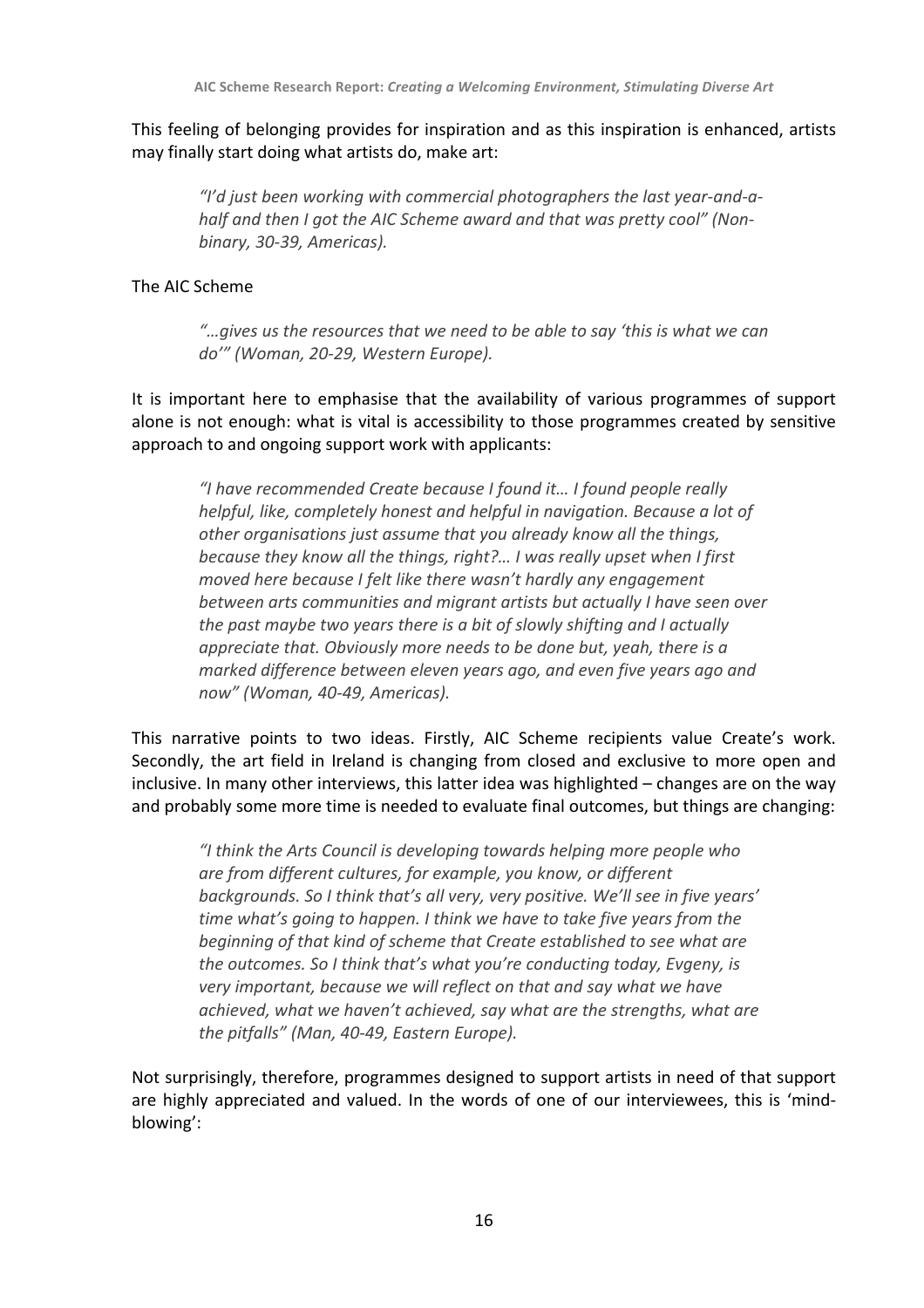*"I thought Create was really amazing! When I first like found out about them or when I first saw and read what they were doing, I was like 'wow this is kind of mind-blowing,' because I've never seen anything alike... no like seriously"* (Non-binary, 30-39, Americas).

AIC Scheme awards, however, are not supposed to resolve all existing problems of artists with migrant background. Even though they provide important relief and support, there are many social issues that require more general changes and the concerted efforts of many actors. In the following section, the study considers these broader issues and then turns to possible contributions in the hand of the Arts Council to address those problems.

## 4.2. Ongoing Challenges for Artists with Minority Ethnic or Migrant Background

Our interviewees cited multiple instances of experiencing exclusion. These exclusions constitute an important set of circumstances that should be understood. Certainly, the life conditions of many artists are far from perfect:

*"There are some points where, as an artist, I feel myself in chains" (Man, 40-49, South-East Asia).*

The intersectional nature of a range of life pressures make the specific position of an artist with a minority ethnic or migrant background much more precarious, than those of other artists living and working in Ireland. Thus, all troubles mentioned by the interviewees can be divided in two parts: those that are specific to artists with minority ethnic or migrant background and those that are common to artists in general.

Let's start from taking a closer look at specific problems. The position of an artist with migrant background, for example, is very well described by a notion suggested by one of the interviewees, "outsiderness":

*"I think my art is outside sort of that, you know, mainstream Irish art, kind*  of scene, but also I think it reflects on themes of outsiderness, like being an outsider, and, you know, identity, home, and all the things that kind of *migrant artists focus on"* (Woman, 40-49, Americas).

This notion of "outsiderness" encompasses many experiences of exclusion. In the texts of applications for AIC Scheme awards, this idea was formulated as the feeling of "isolation" and "being lost." In the interviews, a migrant background often presupposed marked signs of linguistic exclusions  $-$  such as foreign accents, local accents, or poor mastery of the official language:

"... people wanted to take part in it but they couldn't because of the language barrier" (Woman, 20-29, Eastern Europe).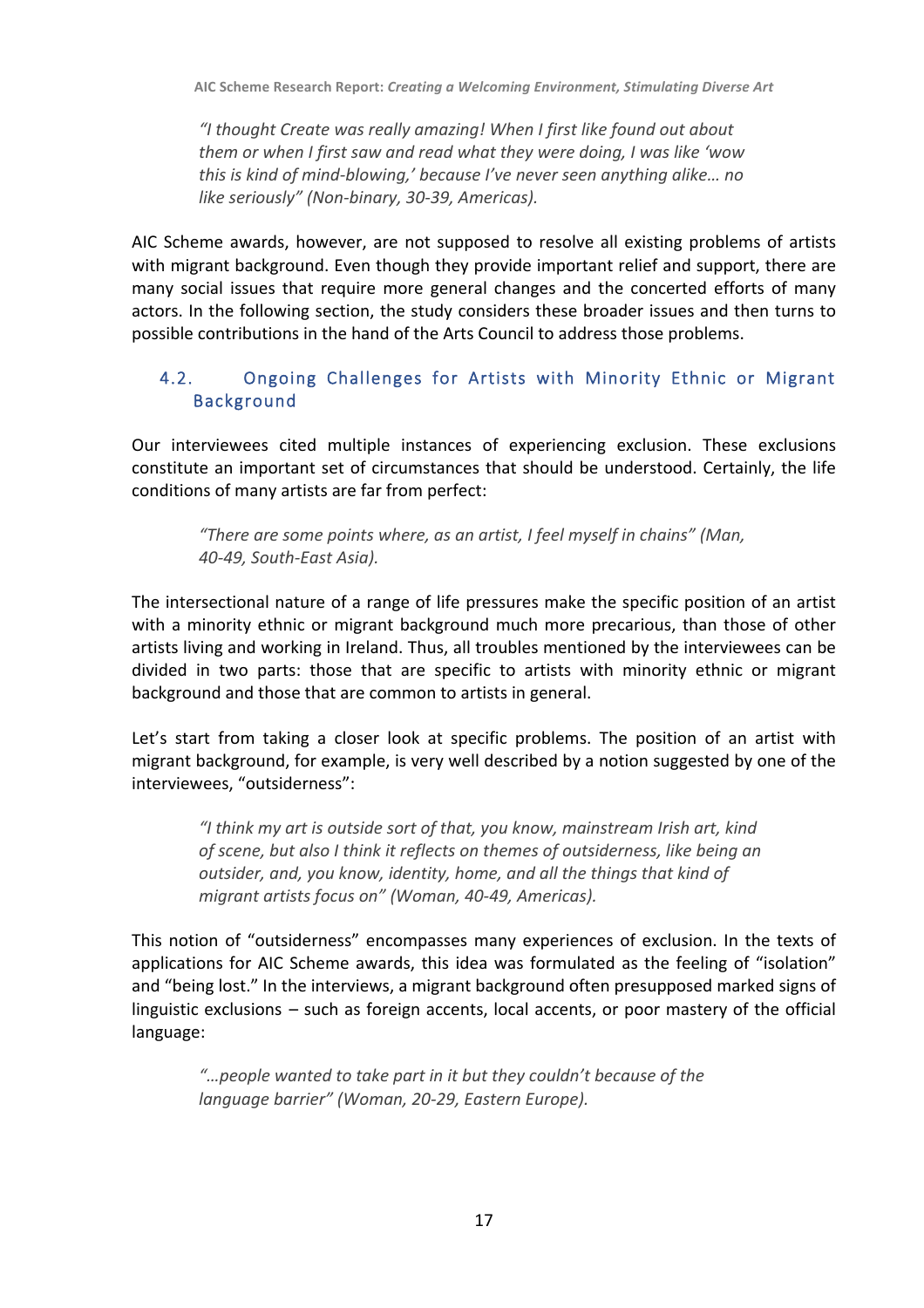Just like the interviewees, applicants also stressed that mastery of English as the native language or acquaintance with "jargons" significantly influences applicants' abilities to explain and justify their projects. However, all felt what should matter when deciding on an application is not mastery of language, but the kind of artwork an artist is able to do. Many expressed the view that the language of art sometimes speaks louder than words. Interviewees suggested that whereas current art institutions are focused on spoken languages when they consider funding support, it is felt they should prioritise languages of performance, dance, or visual expression. It was also one of the conclusions of the analysis of applications that artists who can create powerful art are not always capable of writing a comprehensive grant application. One of our interviewees connects the linguistic limitations to the next exclusion that I have identified, exclusion from local professional artistic communities:

"If the situation continues as it is – so you're new here, you're not trusted *maybe by the Arts Council, you're new here, you struggle with the language, you're new here, you have no contacts because you haven't studied in NCAD, you don't have your mates that did... of course you, it's natural for people to trust someone that they're familiar with and they know [rather than you]" (Woman, 30-39, Western Europe).*

This narrative describes the situation when someone's experience has no prior history in a location. The repeated phrase "you are new here" is a good indication of an obvious problem  $-$  the situation of migration as a rupture. To give a better sense of this issue, consider another quote:

"...it took me a while to get off the ground here. When I came here, I was *doing a lot of anything and everything. I was basically like starting over" (Non-binary, 30-39, Americas).*

In other words, one's experience prior to migration is somewhat erased and in order to prove oneself as an artist, one has to start all over again. This means that those who do not have an experience of migration are better off (advantaged and privileged), because, to use the metaphor of racing, it's clear that those who are not new to the country have a head start:

"When you come into a country where you haven't grown up here, your *families aren't connected to certain politicians or decision makers, you come in without that whole network being linked up and I think this is one of the big challenges to being a migrant or a foreign artist. You're not the* daughter or son of someone, you're not related to someone who's already in that cultural kind of community and artistic community" (Woman, 30-39, *Oceania).*

The lack of connections was also articulated in many applications that were analysed for this study. Applicants do highlight how much they lost after migration and how many efforts need to be applied to restore social capital in a new place. It is not only the absence of one's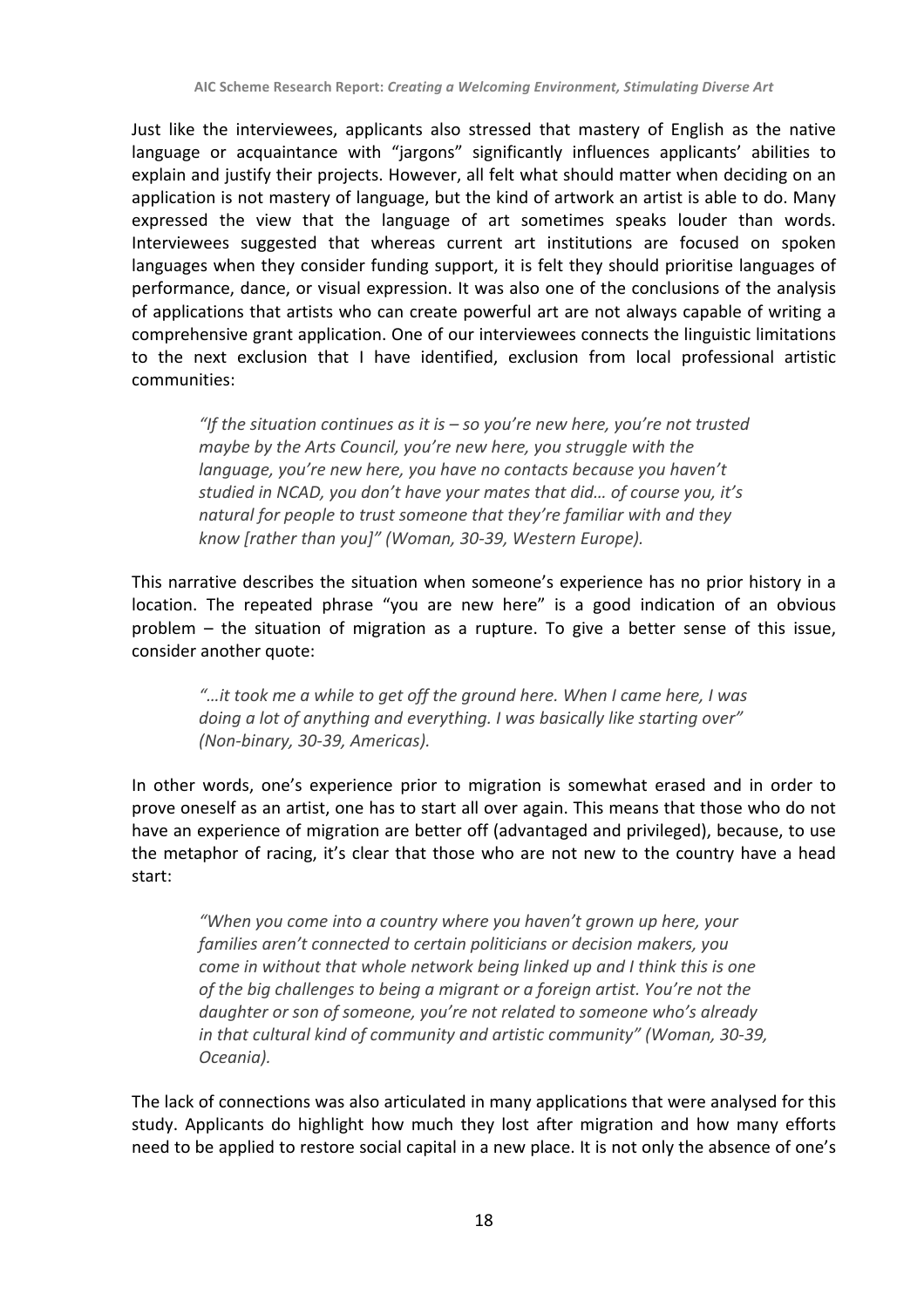personal history in the society that might affect the chances of an artist with migrant background. It is also the absence or erasure of a collective history of diversity. In this situation, the society is perceived as always already homogenous and whoever does not confirm to this image is perceived as an outsider. In simple words, someone who is not considered Irish is considered an outsider:

"...it is very hard for people of colour, people who are not white, people who came from different parts of the world to establish themselves as artists in the Irish visual discourse... I think it's very hard, I think it's very white, I think it's very prestige, I think it's very... almost impossible to reach *those white spaces, okay. It took me almost ten years of continuous practice…" (Man, 40-49, Eastern Europe).*

This is why ensuring equal opportunity for everyone means supporting those who are starting from a position of disadvantage. This idea fits well with current human rights guidelines where guarantees of equality mean giving everyone equal chances to participate in creative work regardless of ethnic or other minority background. Comprehensive actions in this regard include targeted policies in relation to marginalised or otherwise unprivileged communities.<sup>13</sup>

The next set of issues relates to experiences common to all artists, not only those with ethnic or migrant background. For many people art is a vocation that does not yield a steady income and therefore it does not provide for a good quality of life. Thus, for many people  $$ with or without migrant background alike – making art is not a fulltime professional occupation: they have to have a separate non arts related job to maintain a livelihood and practice their art in their spare time:

"...because there is no basic income. I find it hard to find time to produce *enough artwork.* I can't be a full-time artist, that's a problem" (Man, 40-49, *South-East Asia).*

In a sense, it brings all artists into one group of precarious workers, as interviewees constantly mention:

*"I guess where we get closer – we, migrant artists, and kind of local artists*  who do not live with their parents – it's just basic human things you cannot *afford yourself: like, decent housing or food or whatever... It shapes the culture I guess… everyone needs to survive" (Non-binary, 30-39, Eastern Europe).*

Art practice does not mean only actually creating a piece. Art is a job that requires a lot of time to be spent on administrative duties or completing many relevant tasks not directly

 $13$  Cultural Diversity and the Arts: Final Report, p. 36.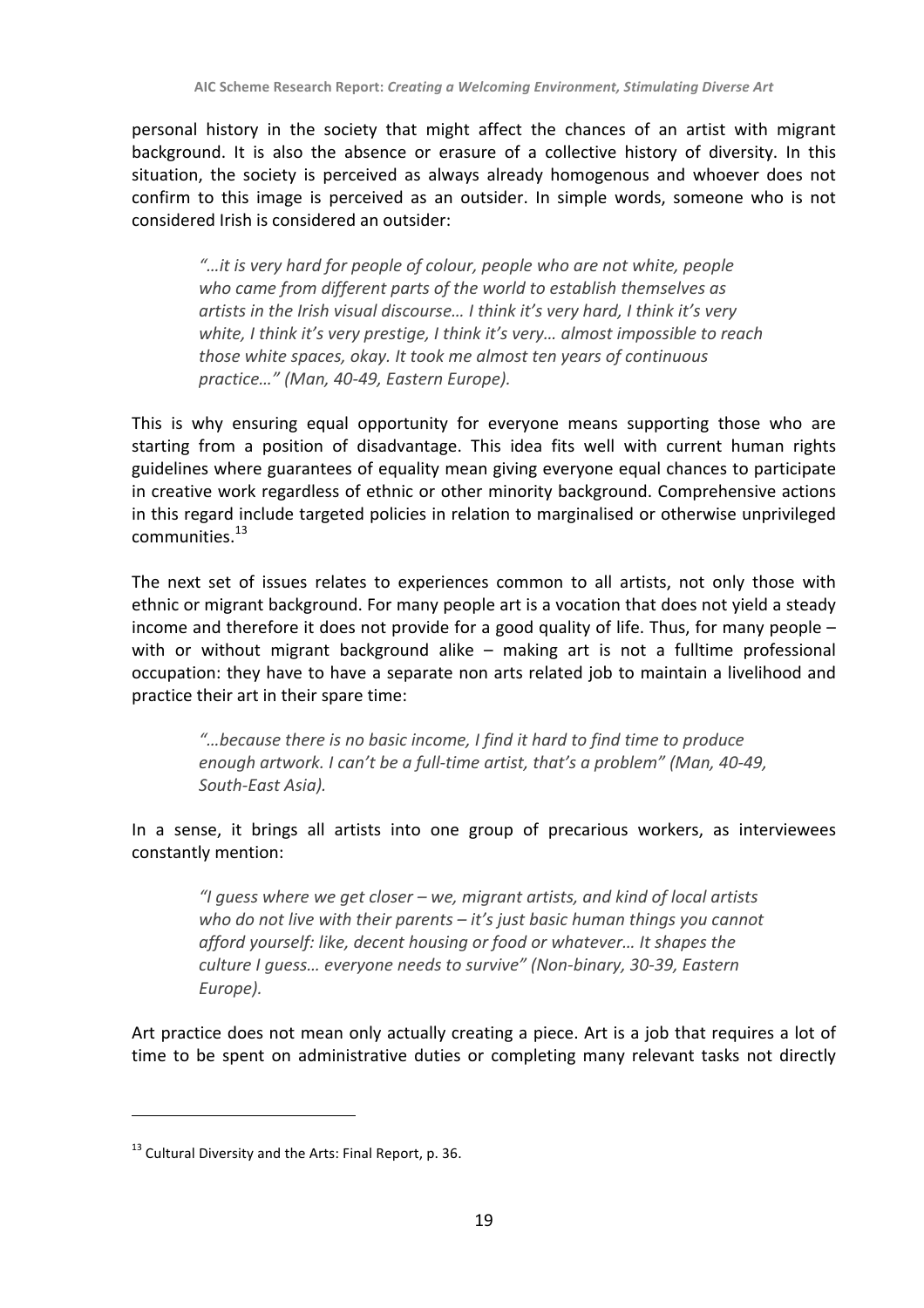connected to the creation of an art piece. For many artists with migrant background, it means applying additional efforts in order to combat the exclusion and lack of support due to the experience of migration. This can be called class positionality as artists occupy this position of precarious workers in societies nowadays. The class positionality comes down to the very material limitations artists face:

"I think, like, 'oh, I definitely need to apply to that,' I know I need to apply *but this other thing has to get done or work is asking me to come in early. It's* just like, to be honest, I don't know how working artists work and, like, *work and pay the bills and everything else. I find that really really hard. especially in Dublin with the rent the way it is. I don't know how any artists are living in Dublin because I'm barely able for it" (Woman, 40-49, Americas).*

Overall, artists with migrant background face specific and more general issues in their practice. These issues relate to their positionality outside of any presumed societal composition, that manifest themselves in terms of language, race, or ethnicity. The problems also arise from the very fact of changing places of residence where one's previous history can be ignored or worst still erased in the new environment. Finally, important limitations occur as a result of the poor economic sustainability of the artistic profession. Many of these issues fall beyond the scope of policies that Create may implement and require interventions by many other state and non-state agencies. However, while working with artists, Create has to take into account all these problems as contextual circumstances. In light of this, what possible solutions, stemming from these interviews are relevant for the work of Create? The next chapter addresses this question directly.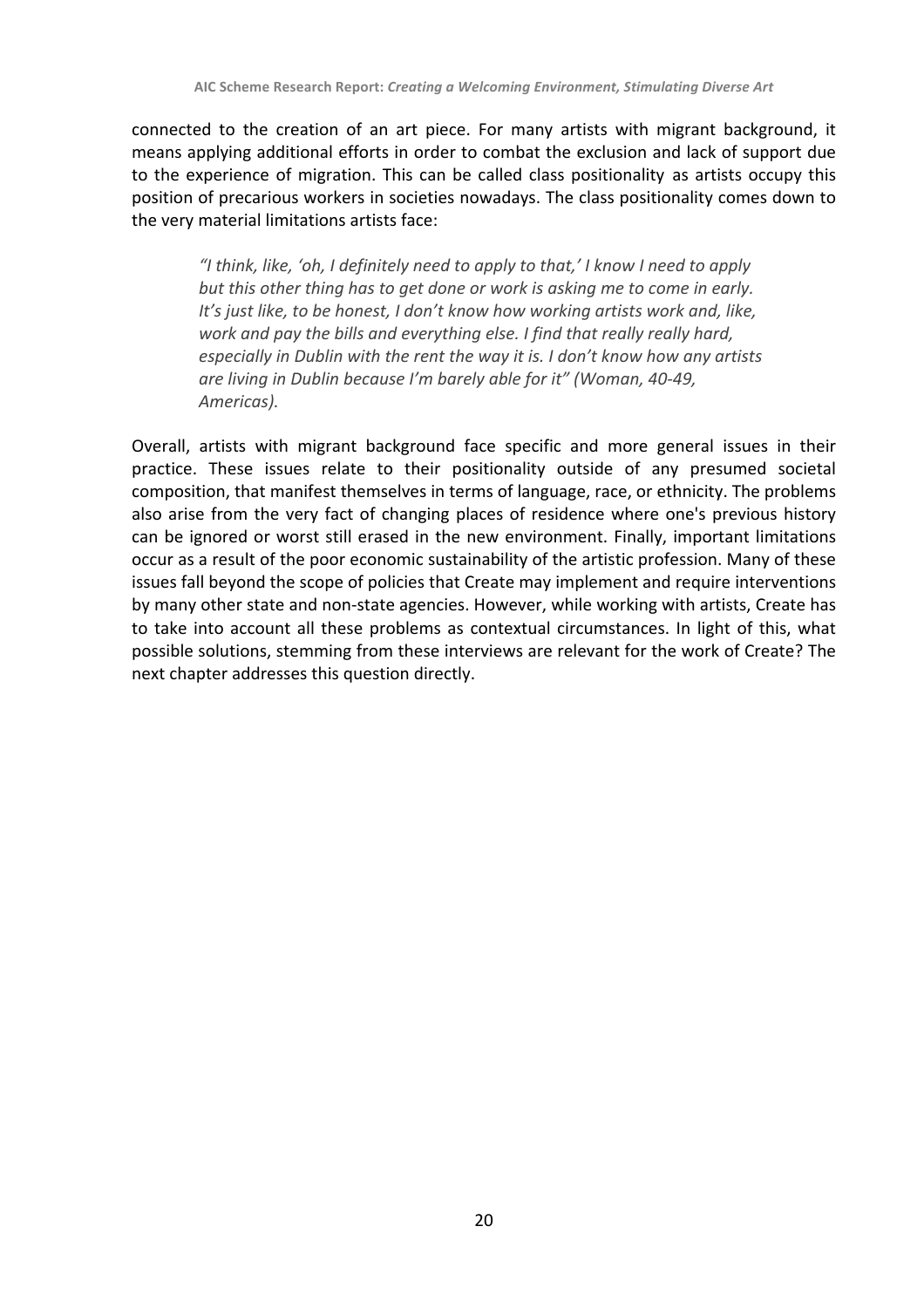## 5. Future Solutions

## 5.1. Retain a healthy critique of positive action

One of the solutions offered by interviewees is positive action. A policy of positive action relies on an anti-essential understanding of Irish society. As social inequalities and exclusions persist, policy actions should be there to make sure that members of Irish society are treated equally and have equal chances to enjoy being part of the society. In the section that dealt with interviewees' opinions about the AIC Cultural Diversity Strand, it was demonstrated that actions inspired by policies of positive action actually work. Let me now consider the limitations of positive action that were discussed during the interviews. First of all, the identities that are being emphasised as deserving support may sometimes be understood in essentialist terms. This means that anti-essentialism should be the framework to grasp not only Irish identity, but also the identities of applicants. The danger here explained by one of the interviewees:

*"The whole idea of, like, we want a sad asylum seeker to speak about your sad*  experience... Not, like, we want an asylum seeker who has agency and a political *analysis to talk about the politics of Direct Provision... No, that's exactly it, literally people have been told, like, can you look sadder, when you take a picture, when people take a picture... The stories of people with political agency is not that* interesting... You're not sad enough" (Woman, 40-49, Americas).

This interviewee suggests that there should be no assumptions made about what the experience of being an asylum seeker is. Rather, the job is to listen to asylum seekers and hear them express *their* views of themselves, including in the political domain. Hearing the voices of others is what agency really means. It means tuning support to actual needs. This very same idea stems from analysis of the AIC applications, too. As one of the artists suggests it is important to approach voices in the way they can be heard and not simply 'give a voice' or a space to articulate something without anyone listening. Agency is manifested when voices are heard rather than simply uttered. Hearing and listening are both political actions, giving real voice and agency. Certainly, it is beneficial for every artist to be aware of this, but it is especially important for collaborative and socially engaged practitioners.

#### Glossary

Agency is having personal choices and the ability to act independently in given social circumstances.

In this sense, the idea of intersectionality helps to attune policies and thinking. Just one identity never describes a person. Among our interviewees, there were people who related to either Irish identity, or migrant identity in Ireland. Yet, they could also simultaneously refer to both identities and also add a more complex intersectional dimension into this picture. As previously noted, class identity (taken here to mean the positionality of precarious arts workers) was of a great importance for many. For some interviewees questions of gender are to the fore. For another, the identity of being a mother was of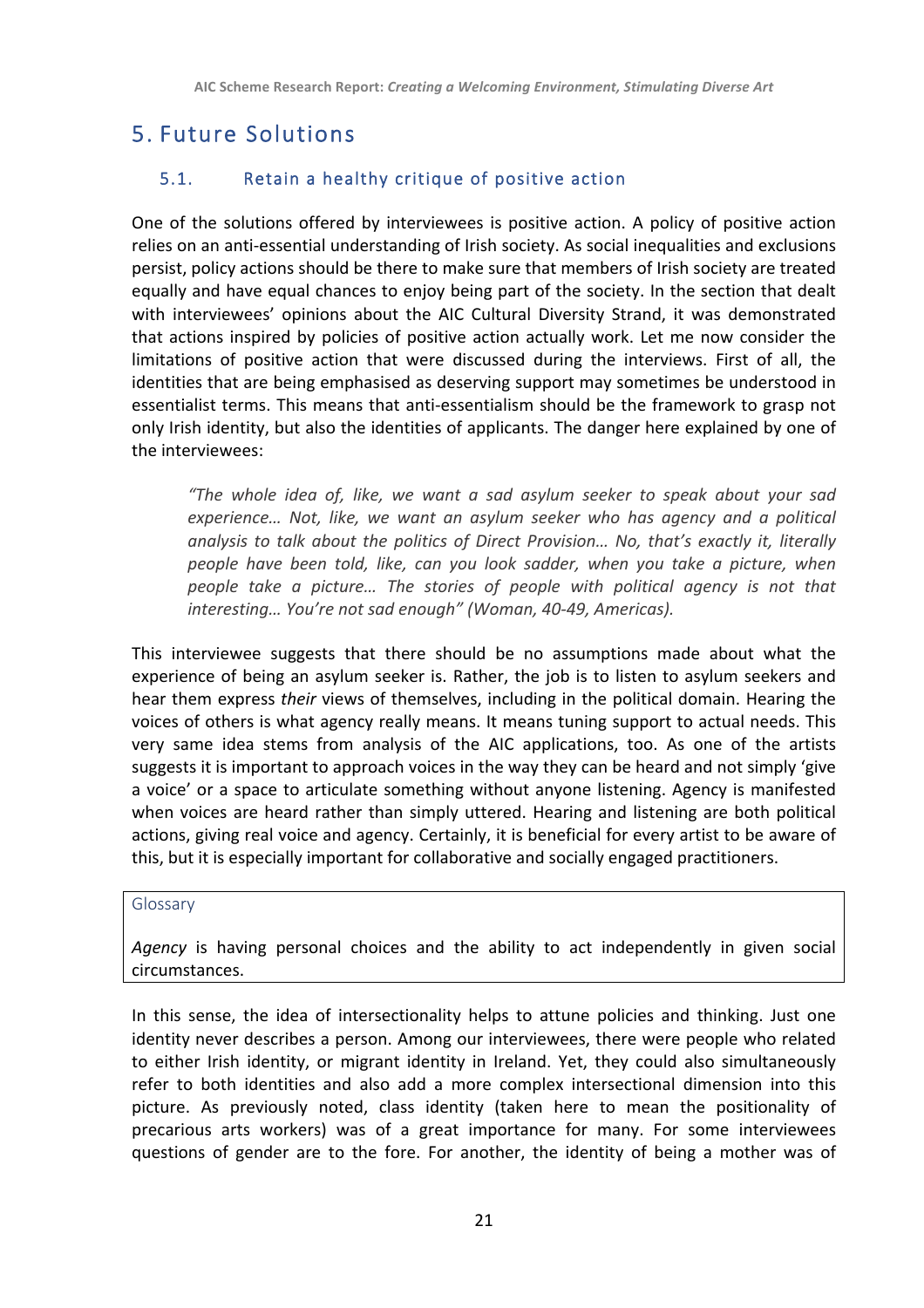crucial importance. Even though most policies may only target one identity category, when considering an individual case, it is important to see applicants from this more intersectional perspective. If a fuller picture is not taken into account, policies may miss their targets:

"...it's very, like, 'oh, well we want to put you in this box,' and I'm, like, not *in that box"* (Non-binary, 30-39, Americas).

Secondly, emphasising certain identity, such as minority ethnic or migrant is crucial for programmes such as the AIC Scheme, because that identity is something, which gives an artist direct access to their community. Furthermore, identity supports artists' claims for doing collaborative practice with various communities and it also supports the work of an artist from such communities. At the same time, as the following narrative highlights, it is vital to develop the practices of support further so that not just one artist could "professionalise" and be the sole representative of the said community:

*"When* I'm there representing myself or my community, sometimes I'm the only one in the room. Sometimes I'm the only Traveller there. And *sometimes I must explain and justify different things about my community.* And, the word 'tokenism' often comes to mind and I have both a positive and negative notion about that. So, when I'm there and I feel like I'm the only one, I'm annoyed because there's plenty of others that could be there *presenting themselves or could be there participating. And I question, why* am I the only one? But then I also see it as I can't fully blame the event*holders* or the organisers if I'm the only one that they're aware of or I'm the *only* one that they know. And then I think, if I'm the person that gets to *open the door for somebody else in my community then so be it. So on the back* of that I want to try and create more spaces, more connections, more partnerships where I can get people from my community involved. *participating, and showcasing what it is that they do. In both my artistic and educational roles I'm creating and developing new projects where I will* be able to create these partnerships, facilitate different workshops and *projects that other Travellers will be able to get involved in" (Woman, 20- 29, Western Europe).*

This narrative shows that the issue of "tokenism" has both positive and negative effects. On the one hand, highlighting an identity gives a chance to represent an underprivileged group within spaces that usually lack diversity. On the other hand, this very same process may make someone "a professional representative" of that said community. Consider this problem in another words:

"I think within the policy itself of the Arts Council it needs to be more *diversity* – not always the same artist. It seems to be that once you get established, they support you all the time and there's hundreds of artist *that are not getting to be supported that way and there's not enough diversity in who they support"* (Woman, 40-49, Western Europe).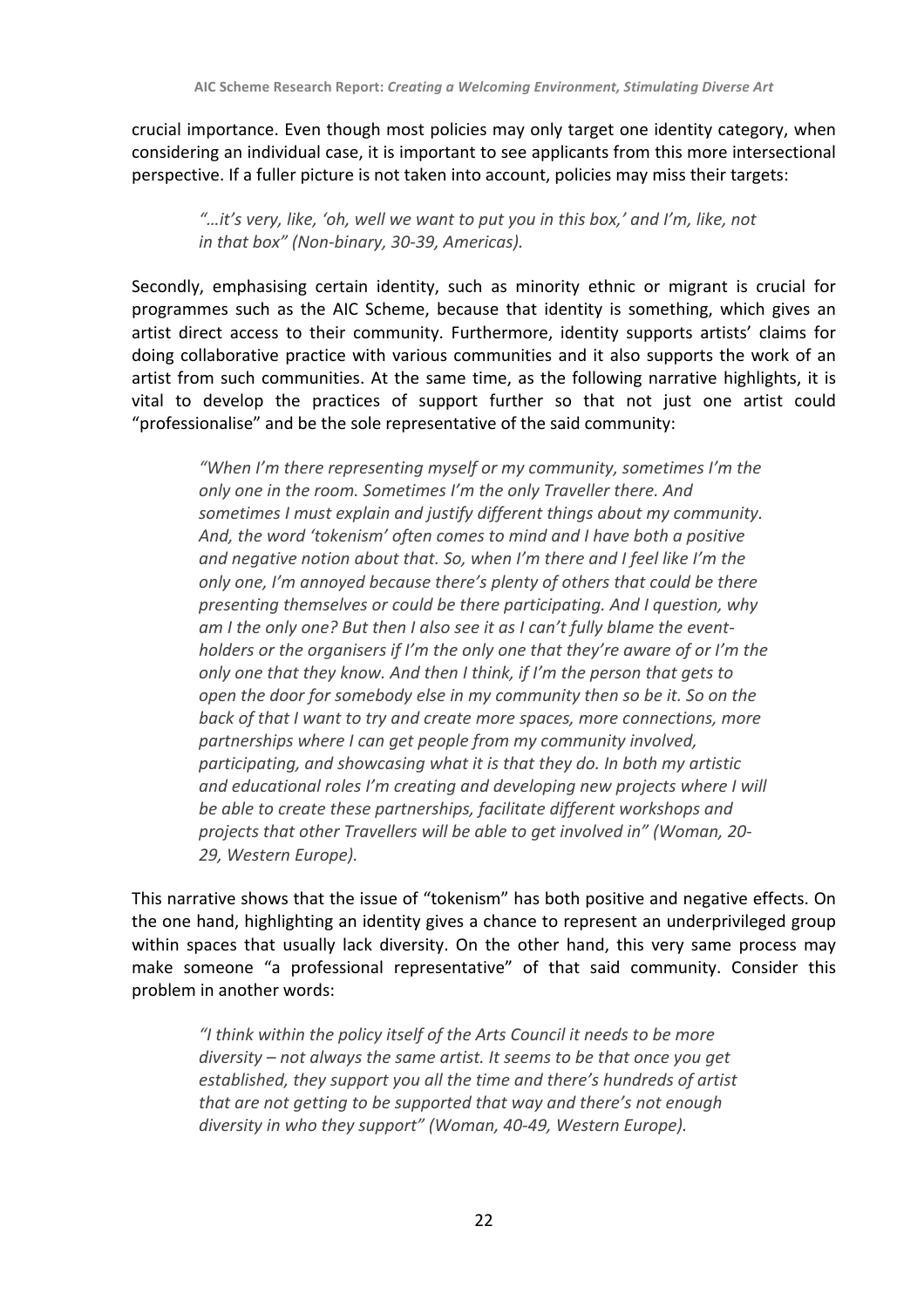A possible solution to such a problem could be taking a pro-active approach: in this case, it is imperative that organisations supporting and developing artists' professional capacities ensure that they pay ongoing attention to emerging artists, artists of ethnic minority backgrounds and diverse artists so that the field is continually renewed and not only the same artists get resourced. In the analysis of applications, some artists were also representing their entire community and presented themselves as the only interlocutor of that community which is problematic. At other times the artists was clearly positioned as a true collaborator. In yet other instances, an artist was an outsider approaching a community with a more paternalistic attitude. Hence, there are various ways in which artists (re)present their communities and work with them.

Analysis of applications showed this situation clearly when applicants use claims to a particular identity as a simple way of justifying their applications. Critical reflections by the artist on their positionality in relation to the community they intend to work on is usually absent in such applications. Instead what is more common is a sort utilitarian approach to identity politics. Claiming certain identities as the *only* reason to get funding because that particular marginalised group is something that is funded, is one of major problems in this field. It also relates to "ticking boxes" mentioned above when a 'formalist' approach is taken to the understanding of identity without substantial consideration of people's actual experiences. Therefore, constant research of current developments in the field should be carried out by funding agencies to be able to proceed with due caution. What other alternatives to positive action do our interviewees suggest?

## 5.2. Shifting notions of authorship in Collaborative Art

As mentioned previously, art itself is capable of creating the conditions for change, as Jeanne van Heeswijk would put it.<sup>14</sup> Our interviewees especially emphasised the value of more engaged forms of art that Create supports such as collaborative art practices. What are their understandings of collaborative art and how does it lead to vital changes? One understanding offered, rests on an account of searching for commonalities rather than differences in people's experiences:

"There's no wrong or right way to do things... I'm more interested in the *common patterns because I think the common patterns are what bring us together. It's interesting to see the differences in cultural backgrounds but for* me it's the common patterns [that are of interest], I don't go into the difference... I like to see what we have in common" *(Woman, 20-29, Eastern Europe).*

The very practice of collaborative art is understood as valuable in itself.

<sup>&</sup>lt;sup>14</sup> Stanhope, Z. (2015). 'Questions for Engaging Publics: An Interview with Jeanne van Heeswijk.' In: *Engaging Publics, Public Engagement (Artmatter 1).* Auckland: Auckland Art Gallery, pp. 11-19.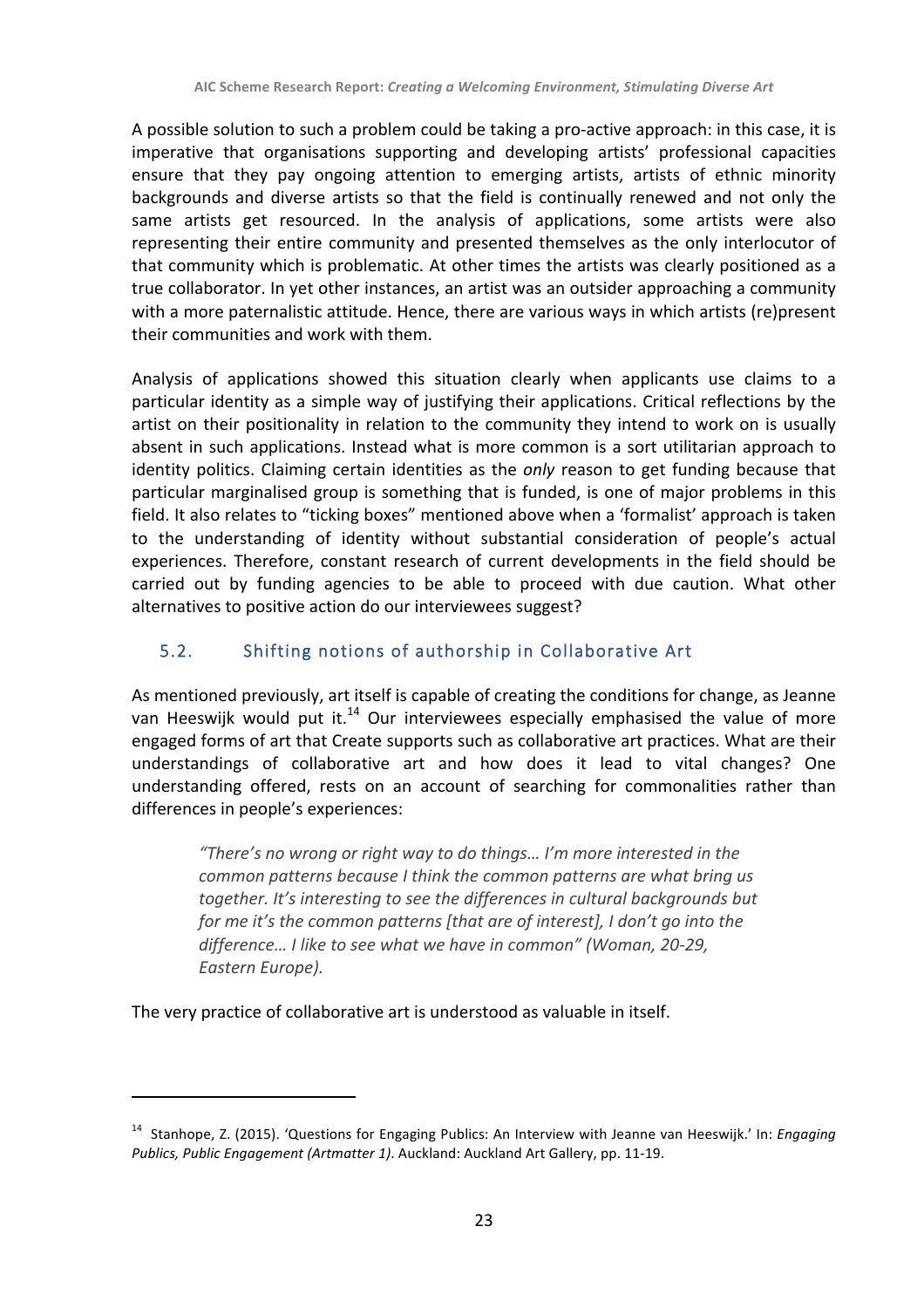Analysis of applications also raises the question of authorship. Art is mostly thought of as an individual practice with authorship being claimed by one person. Yet, collaborative art challenges this understanding:

*"You have to leave your authorship to an external and you have to compromise on your aesthetics to an external" (Man, 40-49, South-East Asia).*

To whom does a piece of art created in a community belong? If art is based on someone else's life stories, do those people who have contributed their story get to claim their authorship of this art? As our interviewees reflected collaborative art is not only about artists collaborating with the communities or with each other, in many instances, it is also about other people getting to be artists:

"I think if you want to instil the qualities of art into the layman in the street *you have to get them involved in the process of making it. And that's what I think collaborative art is all about, you know. Then they become conscious" (Man, 40-49, South-East Asia).*

In this sense, collaborative art is primarily art for and with the community. This understanding challenges the assumption already described in the previous section when an identity (and the community that is based on it) is assumed as static or unchangeable. On the contrary, collaborative art in this definition of being for and with presupposes absence of any prior knowledge about a given community. Therefore, what is important is to keep one's mind open and study experiences that may be eventually united under the rubric of 'a community'. Such an approach is relevant not only for artistic practices, but also for policy in the art field: it includes working together and listening to voices of others, maintaining fluid definition of identities, and paying constant attention to changing realities. As one of our interviewees, reflecting on a project, put it such a collaborative practice encompasses the entire process:

*"…this project is becoming a more collective voice and ultimately – it hasn't happened yet* – but I'd like it to go more in the direction where more people *have their own voice seeing in the programme and they have more decision-making in the future"* (Woman, 30-39, Western Europe).

#### 5.3. More inclusive decision making processes

The idea of incorporating the voices of artists and people with migrant background in decision-making processes about funding was another important lesson from the interviews. In a more general sense, this idea means a more bottom-up approach as opposed to a paternalistic approach:

*"There needs to be a change at that level where you act in a very practical manner* at the decision-making level and also at the support of migrant *artists level" (Woman, 30-39, Western Europe).*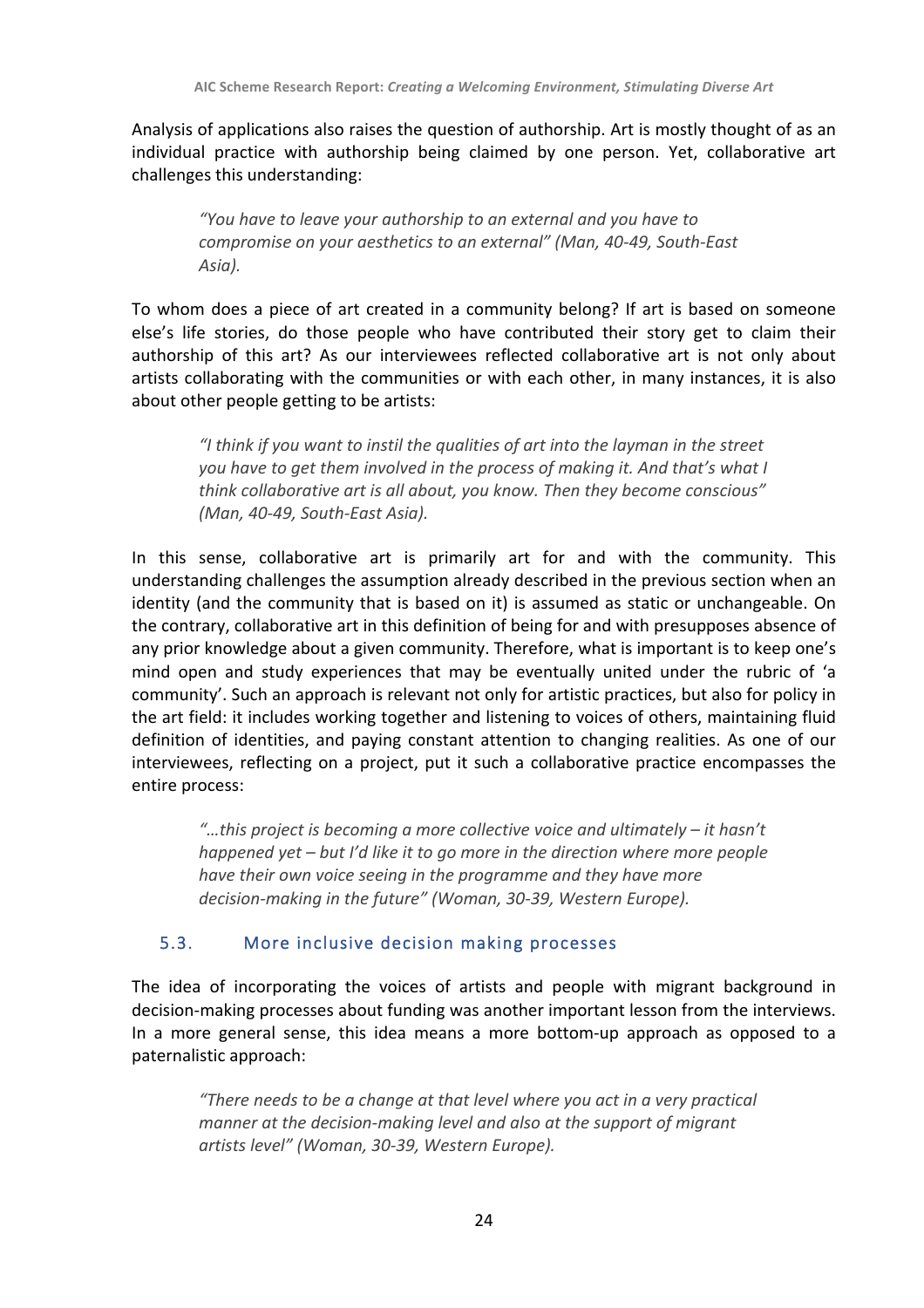As we have seen previously, it is something that Create is already valued for. Nonetheless, details of this idea are worth exploring for further improvements. In terms of the technicalities of implementing more inclusive policies, questioning the ways things are done in the field of art policy – for example, in the allocation of funding was a crucial question for most of the interviewees.

"Who is judging those awards? What kind of systems are judging those *awards?* What kind of people? Are the people judging the awards reflecting the participants? Generally, the answer is no. So, until that changes..." *(Woman, 20-29, Western Europe).*

This sentiment is not simply about the distribution of funds. It has a more profound dimension: as the quote above shows, decision-making groups should represent ("reflect") the people about whom they are making their decisions. In other words, nothing about us without us, as the famous slogan reads. Consider this statement as an expansion of this idea:

*"The question is, who is making the decisions about the funding, what gets funded* or what art is or whether this is going to appeal to an audience? At *the moment, the majority is definitely white Irish probably male dominant class people so how can... I mean, this is the question, too, that we need to* think about. Who's making those decisions? What are they looking for?" *(Woman, 30-39, Oceania).*

Importantly, this quote incorporates intersectional thinking into the problem of democratic representation in the art field as the interviewee emphasises not only citizenship, but also the gender and class of decision-makers. It is further explained by another interviewee:

"Art is art and people deal with art, people understand what art is and they support this what they feel that needs the support. But, it's not always as simple, yes. Because, people who work in the offices they come from different cultures. They are... I don't know how the system works. I know some people from the offices but I don't know enough about how diverse *personalities* work in those offices, how much they understand about other *cultures and the art that is perceived as art in the places of the origin of the* artist that is applying sometimes. Because if there were artists from Far East, I quess, the approach would be very different from European artists" *(Man, 40-49, Eastern Europe).*

This perspective above questions not only the selection of certain artists as deserving of support, but also the very definition of what counts as art. It is in fact important to have a broader more diverse notion of art when considering specific applications. However, it is only possible to do so if there is a member of a decision-making team who can reflect this and start a conversation about various ways of seeing art from their own or a different cultural perspective. Is this not what cultural diversity actually means?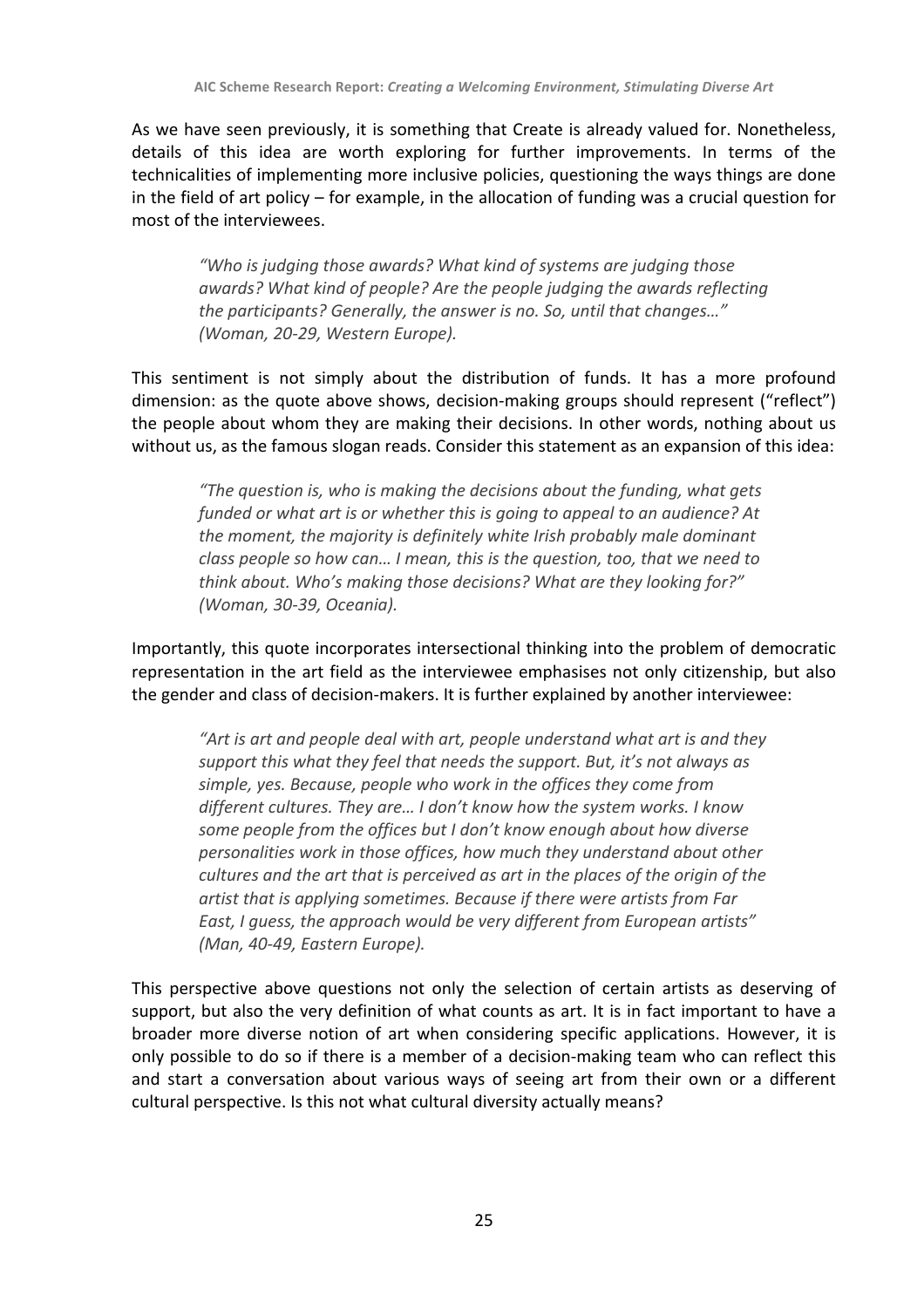#### 5.4. Support stronger coalitions between different communities of artists

This report emphasises throughout, that identities are changeable, and that people embrace multiple identities. What difference does this make to the art field? According to our interviewees, this multiplicity is beneficial because it allows artists with migrant background to make bridges to various communities:

"What you need as an artist is you need connections. It's not only migrants *connecting with migrants. It's everybody connecting with each other but* you need an Irish person to go to these things the same way you need a *migrant to go to the Irish things. So and maybe that's why I don't feel like* I'm Irish but I also don't feel like I'm a migrant, I'm in an in-between space *because I don't feel like I'm new here anymore because I can be heard and I* can be treated like an Irish person for most of the things that I do" *(Woman, 30-39, Western Europe).*

This quote points to the need for an understanding of fluid identity or changeable sense of self. The identity changes as this person integrates deeper in the Irish art scene. The other idea is this call for 'melting pot' spaces where artists with various backgrounds (migrant and not) can form productive collegiate relationships. According to the following interviewee, such connectedness to one another could even form a political coalition between artists with migrant background and local artists in order to fight for common goals:

"I would say we should come together as artists, whether migrant or native *or international or local, and maybe fight for the rights of artists maybe on* an annual basic income or something like that to survive and you can do *whatever vou're doing full-time. And that will apply to everybody – if an* annual basic income is coming, an Irish artist and a migrant artist will get *it.* And both of us can work" (Man, 40-49, South-East Asia).

Among the interviewees, there was a demand for greater connectivity between artists. This could come in a form of mentorship at the individual level or in the form of specifically encouraged coalitions. Our interviewees believe that such coalitions may even be created from scratch and come to valuable fruition:

"The Arts Council should, if I would been given an opportunity to pass some recommendations to the Arts Council in this relation, I would say, make *teams. Like, we do in the university classes. So, the group of three, three, three. One migrant artist, one Irish artist, one maybe European and so...* make *teams...* We should not build the walls, we should make the teams. *This is the wall, the migrant artist, and the Irish artist. No wall. We all are one team" (Man, 40-49, South-East Asia).*

This suggestion for collaborative coalitions may be taken literally or, as we shall see at a later point, it may be understood as a call to create common spaces where various people who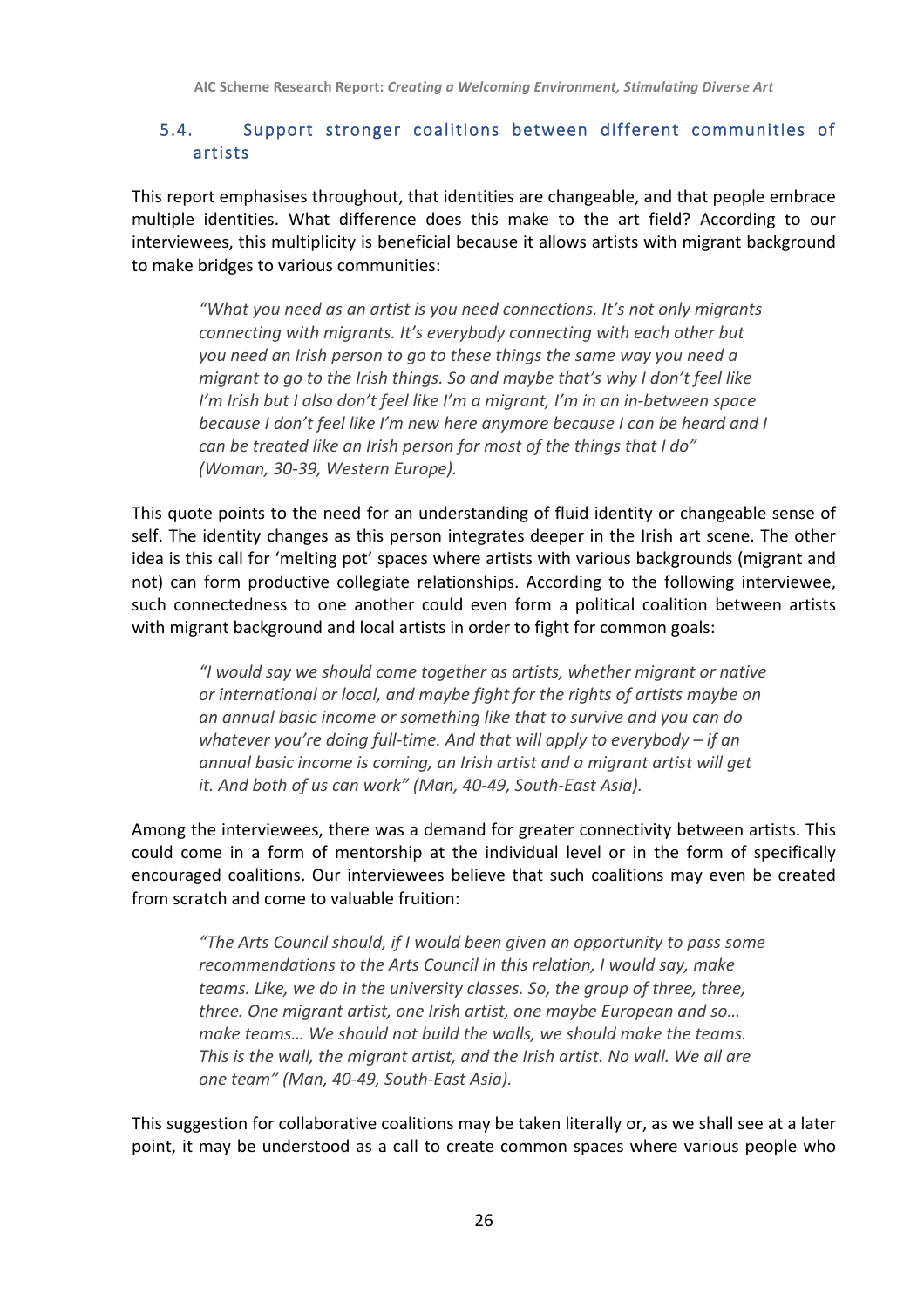make art get to hang out together. Such spaces may achieve a variety of goals: from making necessary connections between artists with migrant background, minority ethnic and other artists to providing them with an opportunity to work in a common area. Since many art spaces are understood as exclusive, there is a demand for common space that will be open:

"It's very easy to make friends and build as a commune. Things like Create and any Arts Council programmes, which can bring and empower those *minority* artists – I'm not saying migrant artists, minority artists from every *field* – *bring* them together, give them a platform and let them feel like *they belong somewhere and can inspire new work and make them very productive.* Especially when they go back to their small community, they don't know what's happening in the liberal big space of Dublin. And most of the migrant artists are working, very few of them are fulltime artists. They can easily get lost in their daily work and their life and forget about art, unless you just pick them up and pull them into the circle and make *them aware: you are an artist" (Man, 40-49, South-East Asia).*

Thus, common spaces are offered as a resolution for many significant difficulties, including offering psychological relief, through collegiate networks and combating isolation. After all, it is not only the professional development of artistic practice that requires support, simple human connection can sometimes make a big difference. These accounts of a wider  $$ coalitional – understanding of identity require us to think more broadly in terms of connections and relationships that may inspire creativity and help integration into local art scenes.

## 5.5. Practical suggestions from interviewees

When our interviewees emphasised the importance of the voices of people with migrant background being heard, they are also suggesting that persons with migrant background should be involved in decision-making processes within the field. The idea of voice is abstract. The idea of representation of the voice in decision-making processes is practical. Now, in this final section, the study focuses on these very practical ideas that the interviewees suggested. Many of these ideas may be very useful in further work and policy changes.

Firstly, the interviewees stressed the importance of learning in order to acquire relevant skills that can help them and other artists new to the country to navigate the Irish art landscape. For many artists coming to Ireland from elsewhere, it is not obvious how one can continue making art because of the very different arts environments they have come from. Learning concerns basic things: how to write a grant application, what opportunities there are, who to talk to:

"If it was a workshop... that it would be about perhaps tools they might need to... *practical things: how to run through applications and how do you do applications? What different programmes or funding opportunities there are?* How do you network, where do you go? How do you get yourself out there in Ireland? You have to network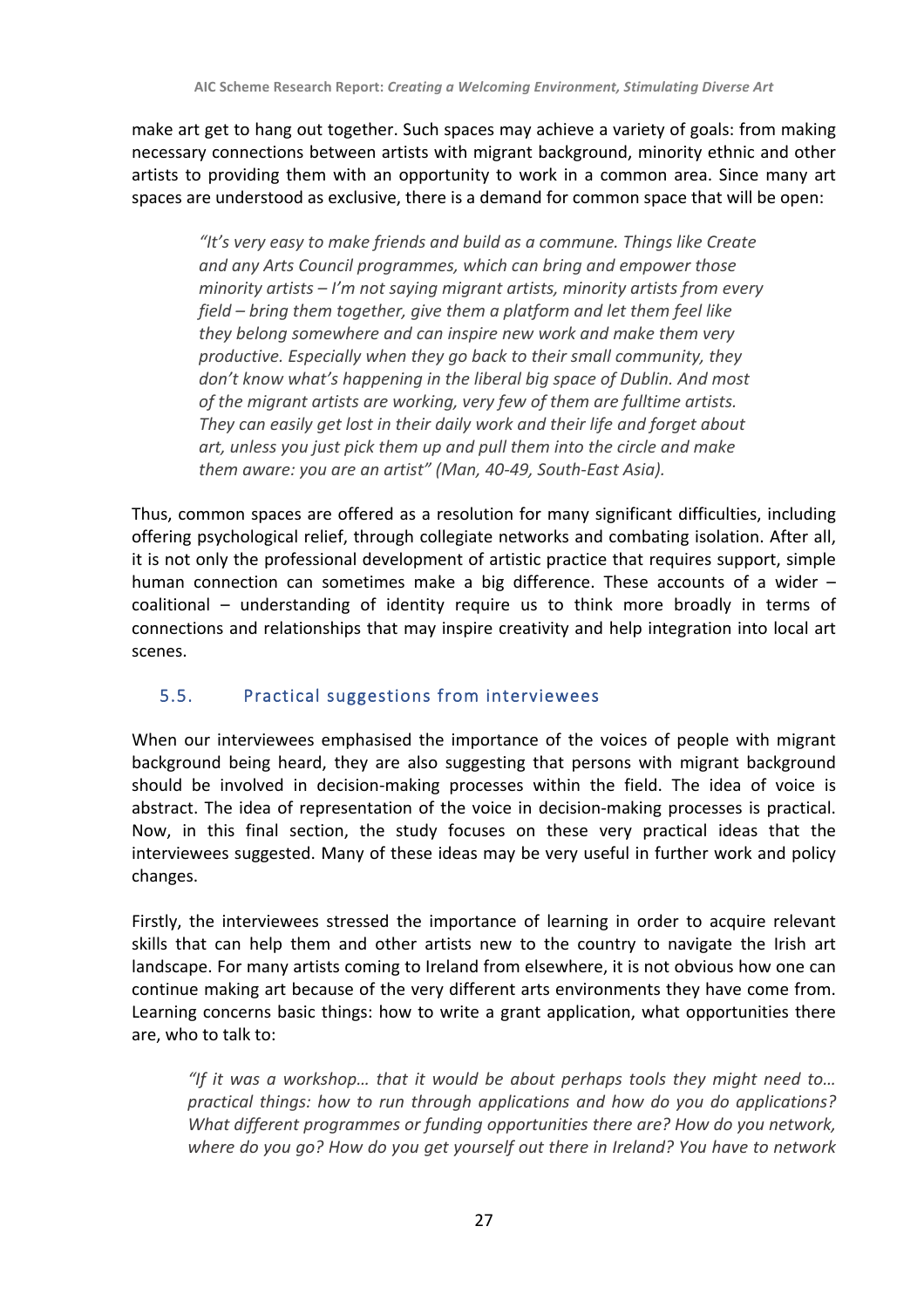with people, engage with organisations. Perhaps make them aware of the different *organisations" (Woman, 40-49, Western Europe).*

This kind of learning can be achieved through special introductory courses and also through mentorship programmes. The use of mentorship in art integration programmes is not new, there are good examples of it in other countries.<sup>15</sup> Interviewees pointed out that mentorship brings good results

"I can say I was very old-school. I never learnt any of these. A few months ago I contacted someone that was offering mentorship and he started *telling* me all about these residencies and, like, I didn't know how to do it. I *didn't* know they existed, maybe it's my fault as well. He helped me a lot to *understand it. I can say the achievements I had in the last three months are massive, because if you know about them [various opportunities], then you* are fine. But I didn't know how to do that, I didn't know am I good enough to do that but now I know that I can" (Woman, 30-39, MENA).

Essentially, explaining how things work in Ireland, is very important and introducing relevant vocabulary for potential applicants is also something very useful in writing grant applications:

"...writing an application is a skill; maybe I'm very good at creating my *work but…" (Woman, 30-39, MENA).*

A different type of solution in this respect would be to come up with an application process that would not put such an emphasis on the quality of the linguistic descriptions, but would in fact tilt the balance towards the other forms of expression, most importantly artistic expressions, the examples of work. Perhaps, as interviewees suggest, application forms could focus less on explaining artistic ideas in English and more on presenting artistic works already done, suggesting a continuation of a particular line of creativity. The language of applications, of grant writing does currently represent one of the major difficulties:

"They're not easy application forms. They need a particular type of *language.* It's not academic language, it's not even art language. But it's a difficult type of language that you need to implement to be able to get a grant. So, the more workshops Create would provide or Arts Council would *provide, I think the better, you know. And also very important, not to give the same grant to same artists over and over and over but to give a place for maybe new people... To make it more approachable to people, yeah. I think, dissolving that or diluting a bit of that kind of language or making an* application simpler or more kind of friendly-user, user-friendly, would be a

 $15$  See, for example, New York Foundation for the Arts programme:

https://www.nyfa.org/Content/Show/Immigrant-Artist-Program-(IAP); Mentorship programme for writers in Ireland: https://irishwriterscentre.ie/products/one-to-one-mentoring.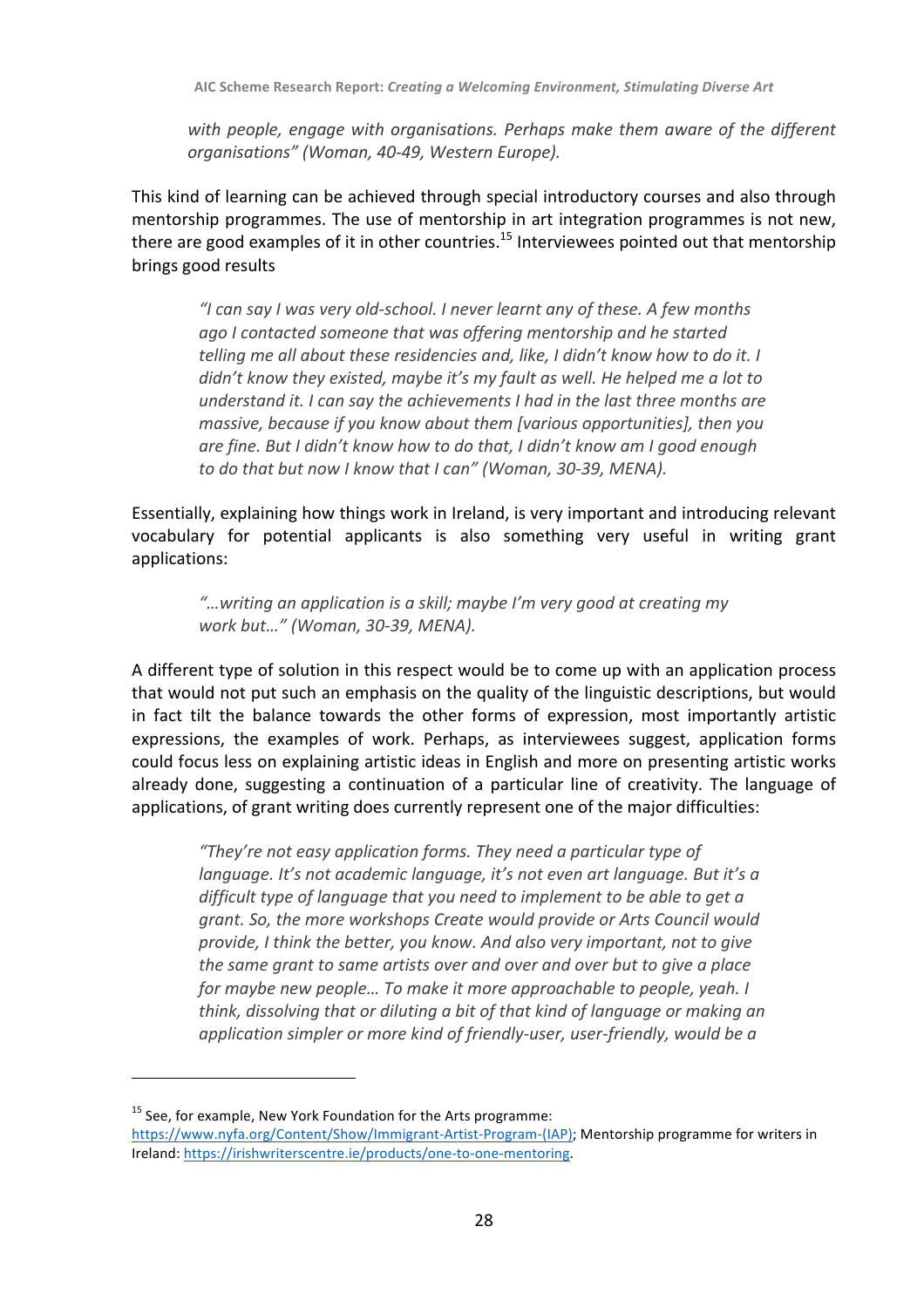*good start… It's very good to dream, sometimes it's all we have!" (Man, 40- 49, Eastern Europe).*

Another practical solution that stems from the observations above is making sure all necessary information for artists is available. Interviewees suggested that there should be an online catalogue with all relevant calls for applications presented in an accessible manner, including for mobile devices. They mentioned V-A-I Bulletin in relation to this, so they obviously use it, but at the same time they still feel a need for something else, more accessible, more designed for them or perhaps by them? Such an informational resource could also give a sense of "who is who" here by offering a database of artists. In fact, many artists interviewed as it was demonstrated above, talked about the connections that an artist has to have in order to start integrating into a new artistic environment. But how would one know where the people who can be inspiring are? Consider this excerpt as an example:

*"I would love to break into the international creative arts scene. But I, one,*  don't know how. Two, obviously, I know it's connections but... where would *I* start? You know what *I* mean? And that was my initial research would *have been Googling open calls and all that but then I don't know how safe they are, I don't know if I'm just being taken for a ride…" (Woman, 20-29, Western Europe).*

Therefore, a resource with trusted information is definitely needed. It may come in a form of a website or in the form of a community of trusted people, such as the AIC Cultural Diversity Strand recipients:

"One thing that might change is, it might be interesting to have some kind of interaction with other people who were the recipients of the award [AIC *Scheme].* I didn't know what anyone else was doing. I only found out later when I read who got the awards or whatever" (Woman, 40-49, Americas).

Yet, this kind of informational resource should not be only virtual (a web-site or an alumni emailing list). It can also be a physical space where people could come together to do common work: a reading group, a continuous series of events, or a club of alumni with recurring meetings. In relation to creating informational exchange and getting to know people, this idea surfaced again and again:

"Let's say, it's a migrant artist space, where people from all over the world who are migrants, who come to Dublin, can meet up at a place or meet up *on a virtual platform. Because I know my feeling is that in this community migrant artists do not have art education here, will have very little connection to the art background in Dublin. And to connect, all we have at the moment is just go to these events. And even at those events, you know, one-day events, you don't really connect enough to exchange phone number* or things, not so much other than if you are a professional artist and you are looking for a collaborator, then okay, it might work. But other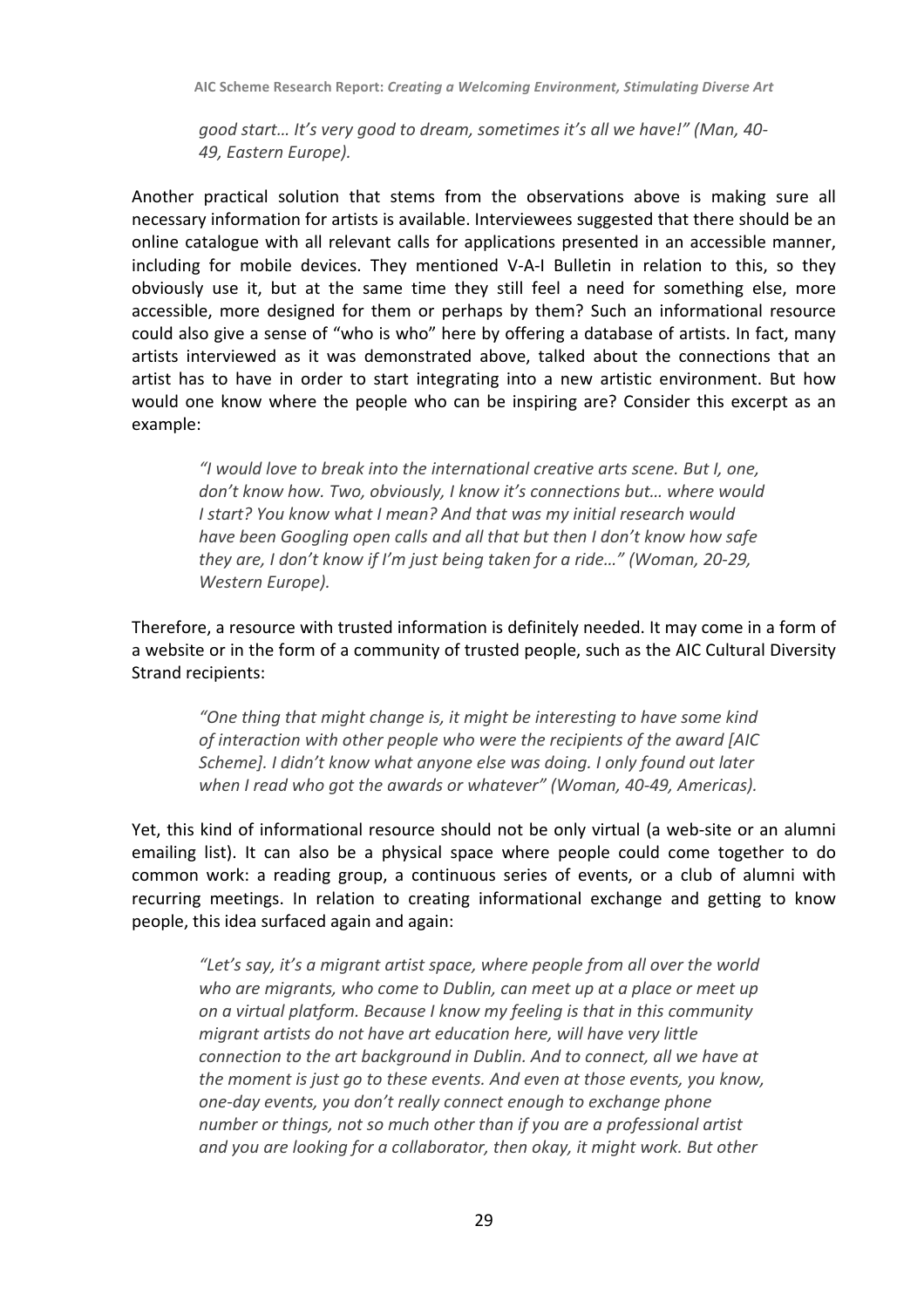*than* that, if there is a mutual platform where you can share your work and *know that you can just scroll down and find something interesting you can add* other than this one-day event. So I would say a place where you can *record these people and put them together somewhere rather than* scattered events all over the place which most of these people won't be *able to go to because they are full-time working, probably have family and all.* So mutual space, I would say, if they are really looking for connections, *is* a good place to get connected and share work" (Man, 40-49, South-East *Asia).*

A space such as this described above was projected in different forms by different interviewees: some thought of a shared studio or co-working space; some suggested a space for artists with migrant background, whereas others offered a more open solution to everyone. The general feeling was that there should be a place to come to and meet people at any time; a place where one can work and hang out, exhibit art pieces, or just have a cup of coffee and chat.

Finally, the third practical idea suggested by the interviewees again refers to representation. Since Ireland is increasingly a diverse society this diversity should be reflected in the distribution of public resources for art, our interviewees argue. Some ways of doing so are discussed above in relation to hearing marginalised and unprivileged voices in decisionmaking processes and constantly monitoring current developments in social diversity and art. Another approach is to allocate "quotas" when deciding on the distribution of resources so that no one was left behind:

"If you're an artist you're an artist, it doesn't matter where you come from. All you need is access to the opportunities, training, learning. I think ideally what is best is to mainstream that effort. If there is a programme, make sure that migrants are aware of it and that a percentage of the *opportunities is given to migrants, that it represents the country and making sure they are represented in the art scene and the art opportunities...* I think there has to be a percentage... So if the funding for *bursary* for artists, make sure that fifteen per cent of the artists are *migrants and there's a good variety of representation"* (Woman, 40-49, *Western Europe).*

These suggestions may serve as a basis for further developments of comprehensive diversity policies in arts and for the implementation of such policies. There is no one solution to any problem. There is no solution that works best in every circumstance. Thus, attentive listening and hearing of the voices of those who are targeted by the said policies is a right way to proceed. It is also vitally important to constantly monitor implementation of the policies and to make changes sensitive to current realities.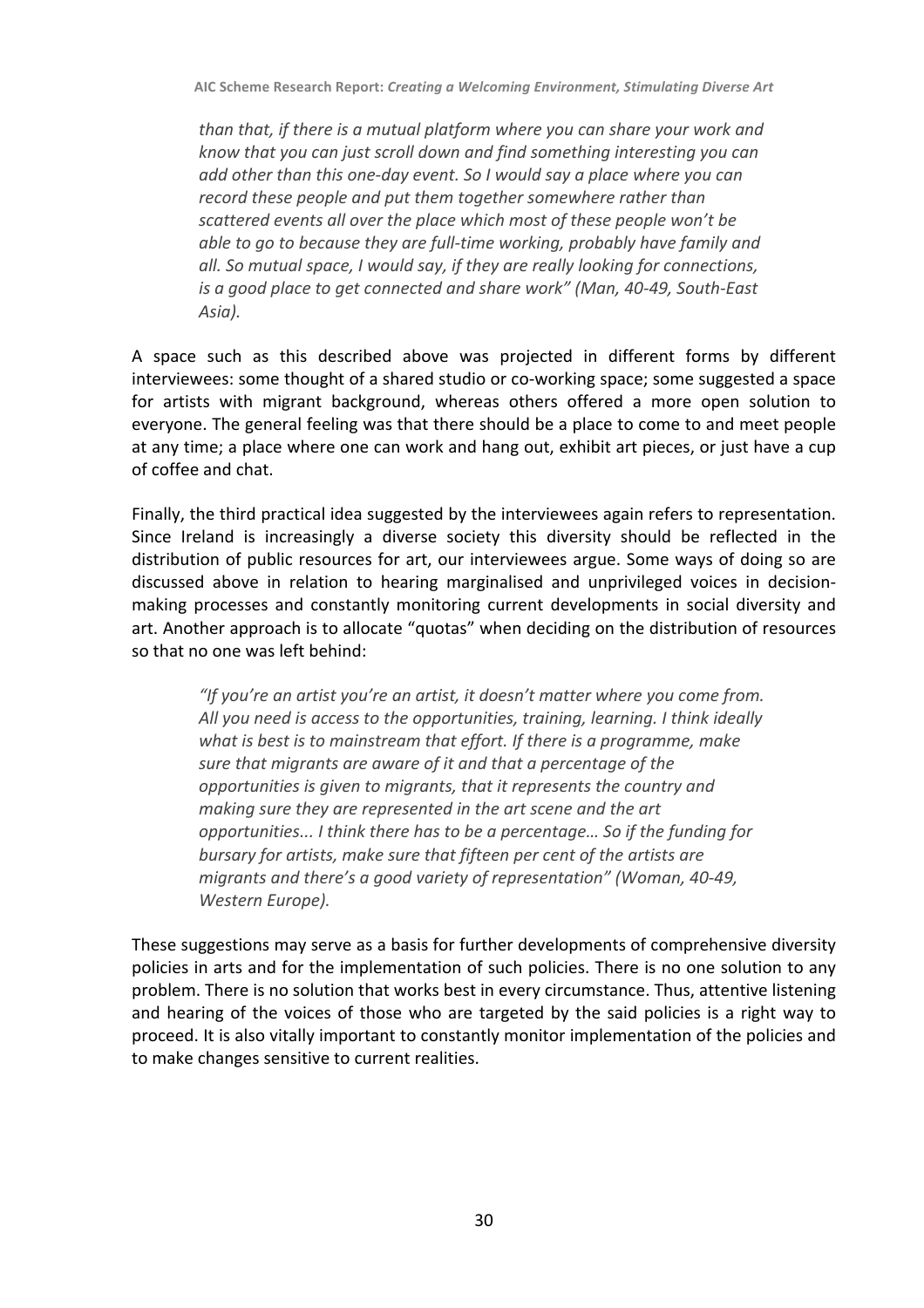## 6. Recommendations

This study presented an analysis of applications to the AIC Cultural Diversity Strand and original interviews with artists who were awarded under the AIC Scheme. I learnt from these interviews about the achievements of the programmes and about problems that they still face.

The analysis points to three different areas where the work being done can be enhanced:

## 6.1. Enhancement of learning and mentorship opportunities

Policies that target diversity in art are based on identity categories, but to make them work they should also advance collaborative art practices and anti-essentialist understanding of these identities. Collaboration is understood as work with communities and sharing of authorship.

Disadvantaged and underprivileged artists who are from and ethnic minority or migrant background require additional attention and support in order to be fully integrated into the local art scene in Ireland. This means that special courses or workshops should be available for them to orient themselves in what is an unfamiliar scene of local art practices.

Learning about how things operate in the Irish art scene also means being guided by people who are already knowledgeable in it. This guidance may take a form of mentorship to transfer practical knowledge from more experienced artists to newcomers.

## 6.2. Creation of common spaces

The lack of common spaces where artists may engage in meaningful networking is an issue to be addressed through policy actions. Artists with migrant background, as well as local artists may benefit from greater exchange of ideas in common spaces.

One way to create common spaces is to use technologies that facilitate the accumulation of relevant information on a website. Such a website would host a database of calls for applications, names of artists and art works. A virtual space could unite recipients of the AIC Cultural Diversity Strand to facilitate exchange of information, collaboration and mutual peer-support. 

Another possibility is to have a physical space for continuous gatherings. Such a space could be used to create a reading group, co-working, or alumni club depending on available resources. Its major feature is to be re-occurring rather than occasional.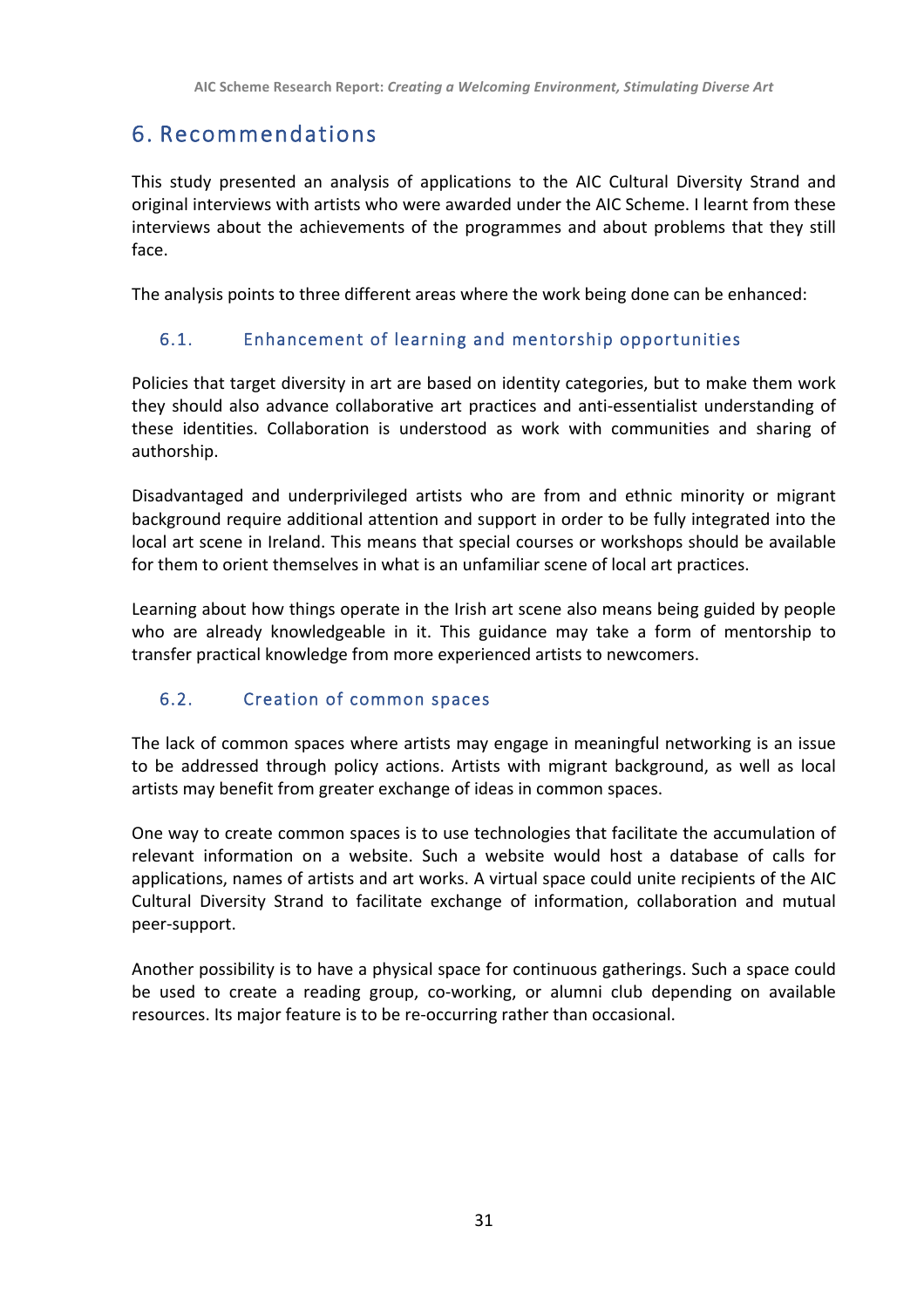#### 6.3. Inclusion into decision-making procedures

Decisions made about artists with minority ethnic or migrant background should incorporate their own views and voices.

Inclusion of artists with minority ethnic or migrant background into decision-making bodies may come in various forms. For example, they can be consulted or they can get a permanent position in a relevant committee. There might also be quotas to make sure disadvantaged artists get some support by default.

Another way to make sure relevant voices are listened to is to continue monitoring and engaging in research on diversity in the art field in Ireland. Studies, surveys and other analytical work should be done frequently to ensure that policy and its implementation is appropriate to the situation on the ground.

Overall, the report reflects a positive picture, but also gives a sense of the work that needs to be done. Another recommendation would be to create the position of a diversity and inclusion officer who would administer implementation of relevant policies in this field in the Arts Council or relevant agencies.